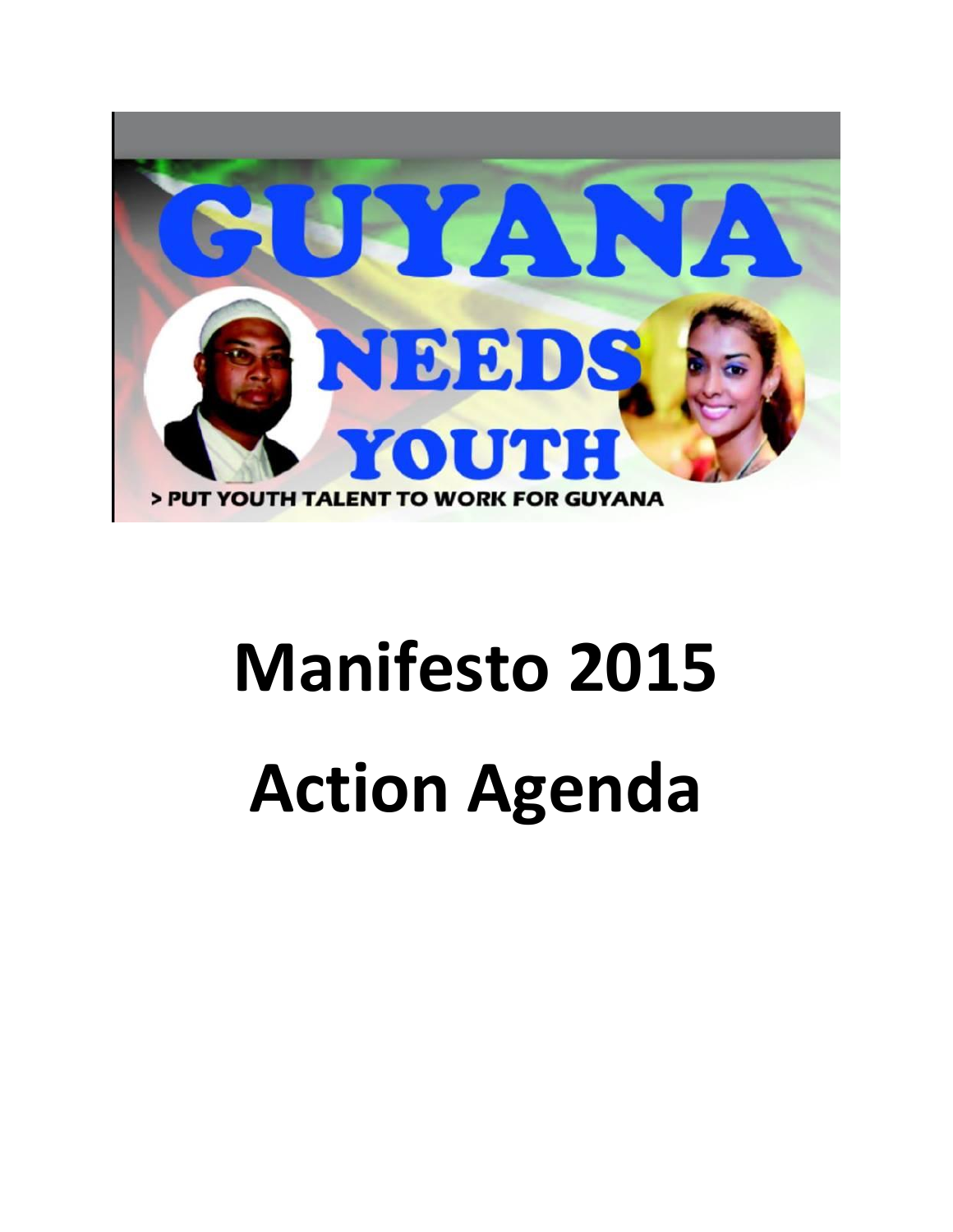Dear Brothers and Sisters, fellow Guyanese,

We are pleased to present to you our Action Agenda 2015 containing our plans for a developed Guyana under the theme: "Guyana Needs Youth". Except for the 'magic circles', all other plans are short-term plans.

Our Nation, Guyana, was born on May 26<sup>th</sup>, 1966. This year we will celebrate 49 years of Independence, yet our beautiful country, with all its natural resources and hard-working people, has failed to provide the basic needs for all our people. Until now, there are children who do not have access to potable tap water and who cannot attend secondary school because of poverty.

This election of 2015 is for the social, economic, and educational development of all our people. Our old leaders are stuck in the past, and the youth of this nation need to take the lead to unify and develop Guyana. The United Force offers you the opportunity to move Guyana from a developing country to a developed country.

The United Force believes in Almighty God and that all are equal under God as well as the United Nation's Declaration of Human Rights.We also believe in equal opportunity for all and a meaningful quality of life for all.

The Founder/Leader of the United Force was the late Mr. Peter D'Aguiar who was also the founder of Banks DIH. Mr. D'Aguiar founded Banks DIH in the sixties, and today it is one of the most successful business giant in Guyana. Mr. D'Aguiar also wrote the first Manifesto of the UF entitled "Highway to Happiness".

If 'Highway to Happiness' was implemented in Guyana, even partially, then Guyana would have been as prosperous and successful as Banks DIH Ltd is today, and the most prosperous nation in South America and the Caribbean.

The United Force is now under the leadership of young politicians who are tired of the old politics of hate, racism, bitterness and suppression. The UF, therefore, offers better politicians over bitter politicians, betterment over bitterness and civility over confrontation.

Friends, we call on you to vote for the United Force on May 11, 2015. Be a TUF guy or a TUF woman.

Vote TUF, and put youth talent to work for Guyana. God Bless Guyana!

Yours Faithfully,

Marissa Nadir, Presidential Candidate April 2015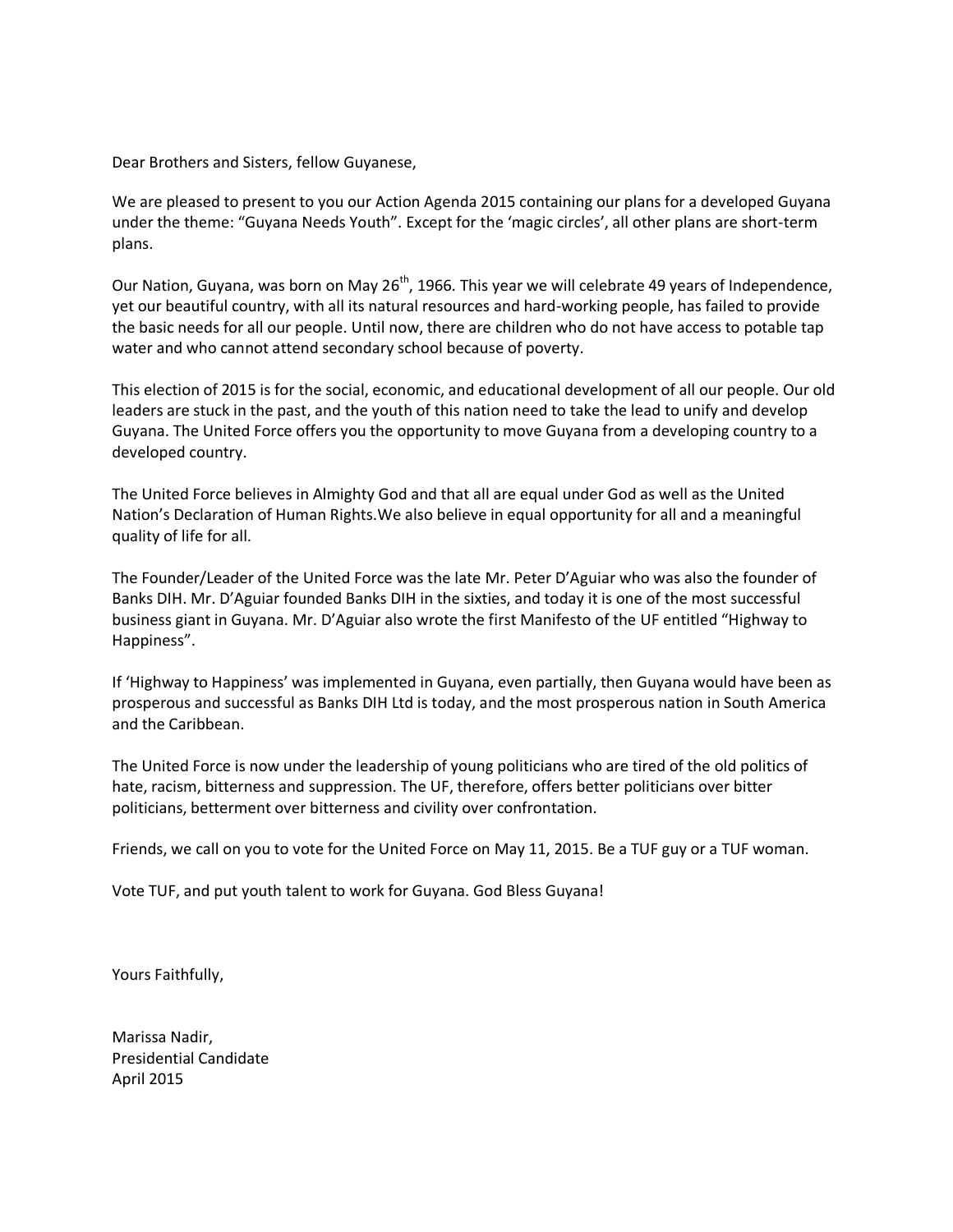## **>>> 1.0: The Ideal Government . . .**

The United Force will establish a People's Enterprise Capitalism in Guyana, where the people will be encouraged to own businesses either directly or by owning shares, following the patern of our founder/leader Mr Peter D'Aguiar.

The United Force intends to restructure the entire Government's operation so as to provide EFFECTIVE and EFFICIENT government services. Services should be extended to the members of the public with the minimal delay. Staff would be trained to carry out their job effectively and efficiently. Where necessary, government services would be decentralized so that persons would not have to travel to Georgetown to complete their businesses, particularly with regards to the application for passports and registration of vehicles.

Government should also not participate in the ownership of businesses, except in the utility sector and social security sector. Over time, all government shares and interests in businesses would be sold to the public.

The duty of the Government is to manage the country and implement policies to make the lives of its citizens easy.

Today, anyone desirous of accessing any of the services provided by the government, have to take a day-off in order to complete his/her business with the government. This should not be the case. In this highly modernized and technologically advanced world, services should be provided quickly. Many times persons are getting a "royal running around" in order to access services from the government, or one has to pay "speed money" (bribes). The United Force will ensure that all Government Services are computerized and persons will be allowed to transact businesses online and even pay their fees, and print receipts online. No body's business must be held back because of Government inefficiency.

The United Force believes that the purpose of the Government is to fulfill the needs of the people, especially the workers and farmers, by granting them opportunities to satisfy their needs. In other words, each family must be able to earn enough to provide for his or her family good and sufficient food, clothing, housing, medical attention, education and leisure. Each family must have access to good water, proper sanitation, electricity, drainage, irrigation, proper roads, public transportation, television, radio and internet.

Government services in all area will be given priority attention. Too often those who are supposed to serve our people, treat our citizens as if they are beggars and the scum of the country. Be it Hospitals or Health centers, the Police, schools or any Government office. TUF will change the culture and truly make government service people friendly. For example, why does the post office have to take ten days to deliver a letter, going just two blocks from the G.P.O? Why in spite of all the money spent in health, there are shortages of basic drugs? Why must our police treat victims as criminals? Why must our hospital emergency sector have people waiting hours?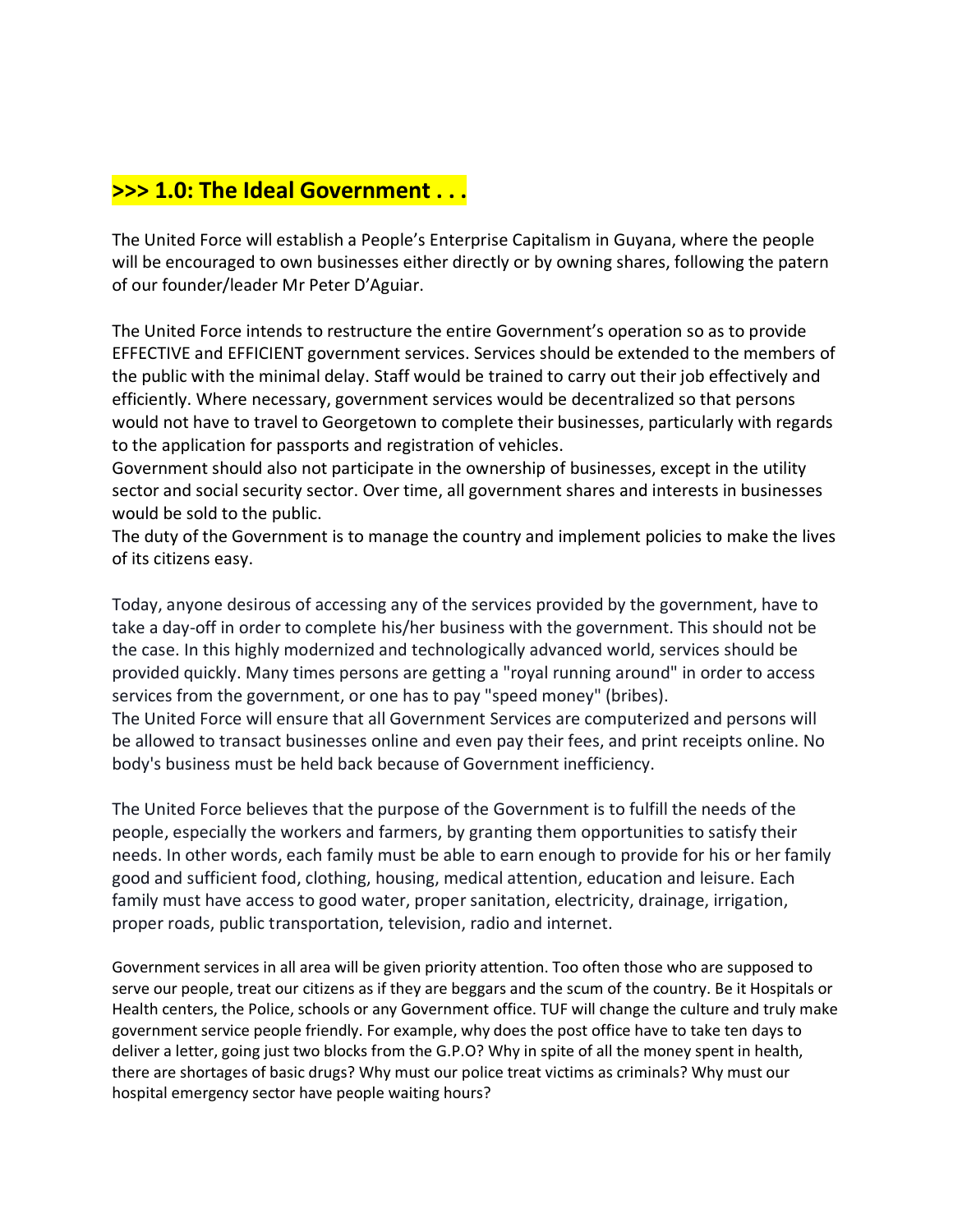TUF commits to making these changes which you, the people, are crying out for. We say let's fix the things that are broken and make government service respectful to our people.

# **>>> 2.0: Security . . .**

Security is of major concern to all Guyanese. That is why we have dedicated the major portion of our Action Agenda to security.

The Constitution of The United Force specifies that the party's policy is to maintain a judicial and police system that will guarantee each citizen protection against injustice, violence, fraud and other forms of anti-social behaviour.

The United Force (TUF) is genuinely concerned about the economic and social welfare of every Guyanese, irrespective of race, creed, religion, gender or political affiliation. TUF proposes the implementation of the following short term and long term strategies to address the issue of Crime and Security in our nation. TUF hears your pleas for urgent solutions and we pledge to stand firm with you to combat this scourge.

TUF realizes that the input of every citizen and a conscientious commitment by the relevant authorities will be necessary in order to achieve any level of success during the implementation of these short term initiatives. We therefore ask for the full and unwavering support of everyone who is concerned about the future of our country.

Our objective is to achieve the highest level of security in the home and work environment. Every child should be safe, whether inside or outside of the home or class- room. Every business person should feel secure in his or her place of business and at all other times. These minimum goals can only be achieved through detailed examination of our current laws, the structure and function of our Criminal Justice System. The security and the judicial systems must be more accountable and responsive to the needs of our citizens. There must be transparency and confidence in our judicial system. Every citizen must believe that justice is colour and status blind. We must respect the decisions and those who render them. As such, TUF will endeavour to gain the confidence and support of all Guyanese.

In the short-term, TUF is therefore fully prepared to sit down with all stakeholders to achieve a meeting of the minds as to the most effective manner of addressing the crime issue in our country. The suggestions, recommendations, and input of all will be developed into a comprehensive proposal that will seek to achieve changes in our criminal justice system, thereby providing the machinery for the reduction of various crimes and anti-social behaviour in our society.

#### **2.1 ADMINISTRATIVE PROPOSALS**

#### *2.1.1 Recruitment, Training and Career Path*

TUF will seek to amend the age of eligibility so that all graduating members from the police training school must be at least twenty-one years of age, before being permitted to patrol on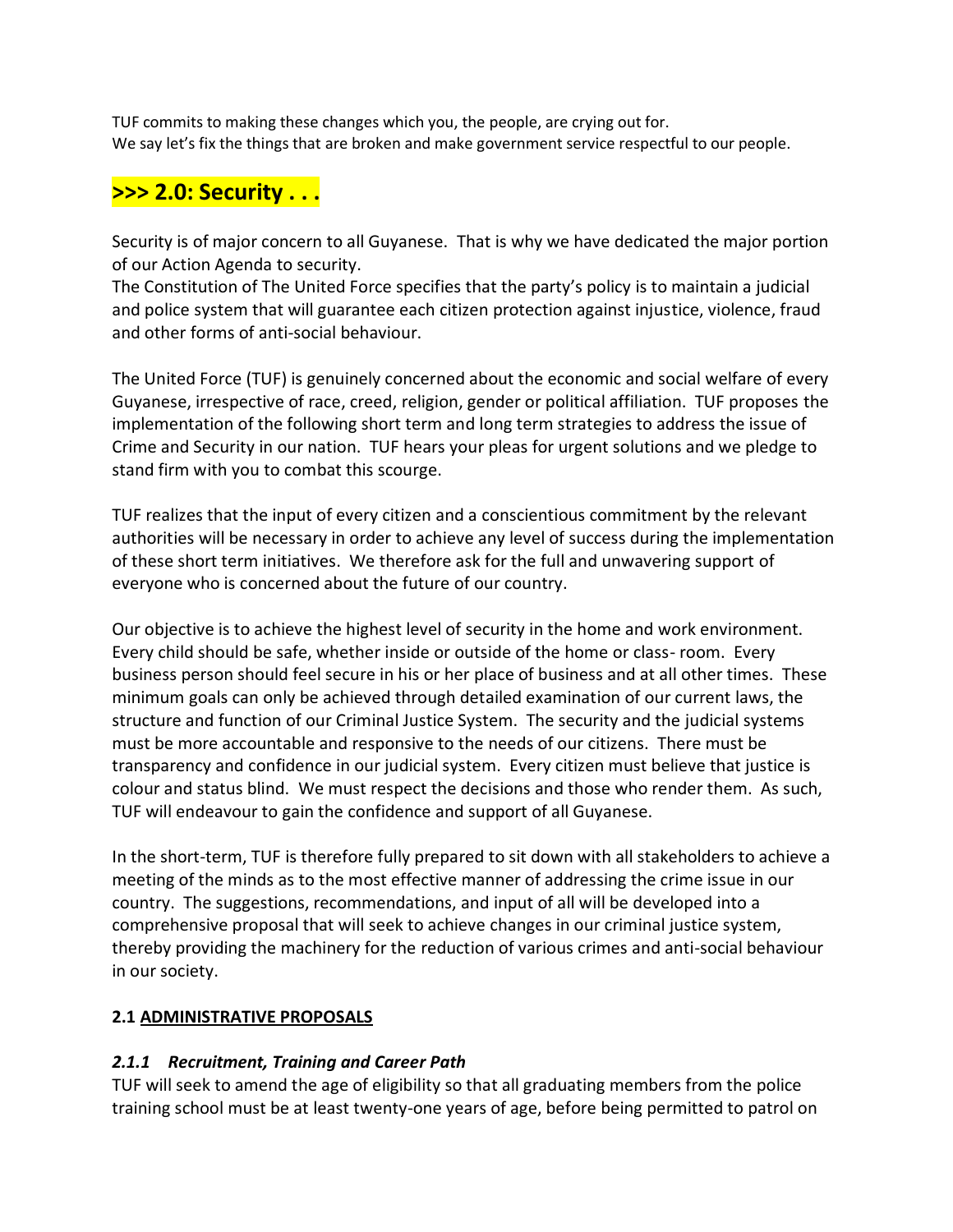their own. TUF will require that all graduating constables be accompanied by a senior constable during the first three months of patrol.

#### *2.1.2 Review of Recruitment Standards*

Upon review of the qualifications standards for admission, TUF will make it mandatory that all candidates must have attained at least a secondary school education and have achieved no less than three passes in the CXC examination or its equivalent.

TUF will create a Recruitment Unit within the Force that will visit schools and other organizations to identify outstanding young men and women who would be willing to serve in the Force. Such targeted individuals, prior to attaining the appropriate age, will be invited to attend quarterly orientation and drill sessions, and be given a stipend for their participation in the exercise. The exercise will emphasize the building of character, discipline, and high moral standards, attributes that are critical to the survival of our Police Force.

#### *2.1.3 Pre-Appointment/Vetting of Recruits*

Although we hold the belief that one's history is no indicator of one's future conduct, we believe that a thorough investigation of a recruit's background is the only available tool by which he or she may be assessed to determine his or her moral and ethical standards.

#### *2.1.4 Appointment of Police Commissioner*

Elevation to the position of commissioner has been treated similarly to that of a monarchy, whereby in many cases the heir apparent is identified and known to the public years prior to his ascension to the position. The person identified is normally someone who has served as a Deputy Commissioner and acted in the capacity. This may not be the most qualified candidate, yet invariably he receives the nod for such a position.

TUF urges that the selection process be competitive in nature and that qualified male and female members of the Force holding the rank of assistant commissioner and above be given equal consideration for the position of commissioner. For too long, female members of the Force have been overlooked or by-passed during promotion to ranks above assistant commissioner. As such we must re-examine the eligibility, selection, and appointment processes by encouraging those qualified members to apply and compete for positions in the upper echelon of the Force.

TUF will seek to amend the basis and criteria used in the appointment of a Commissioner of Police and shall devise mechanisms that will foster public participation in the selection process.

#### *2.1.5 Standards and Ethics*

TUF emphasizes that a significant portion of a candidate's training should be devoted to matters of intelligence gathering, proactive policing, integrity, anti-corruption measures, and police-community relations. TUF will develop a program that will guarantee the safety and security of each member of the Force who files a complaint against fellow members for acts of misconduct.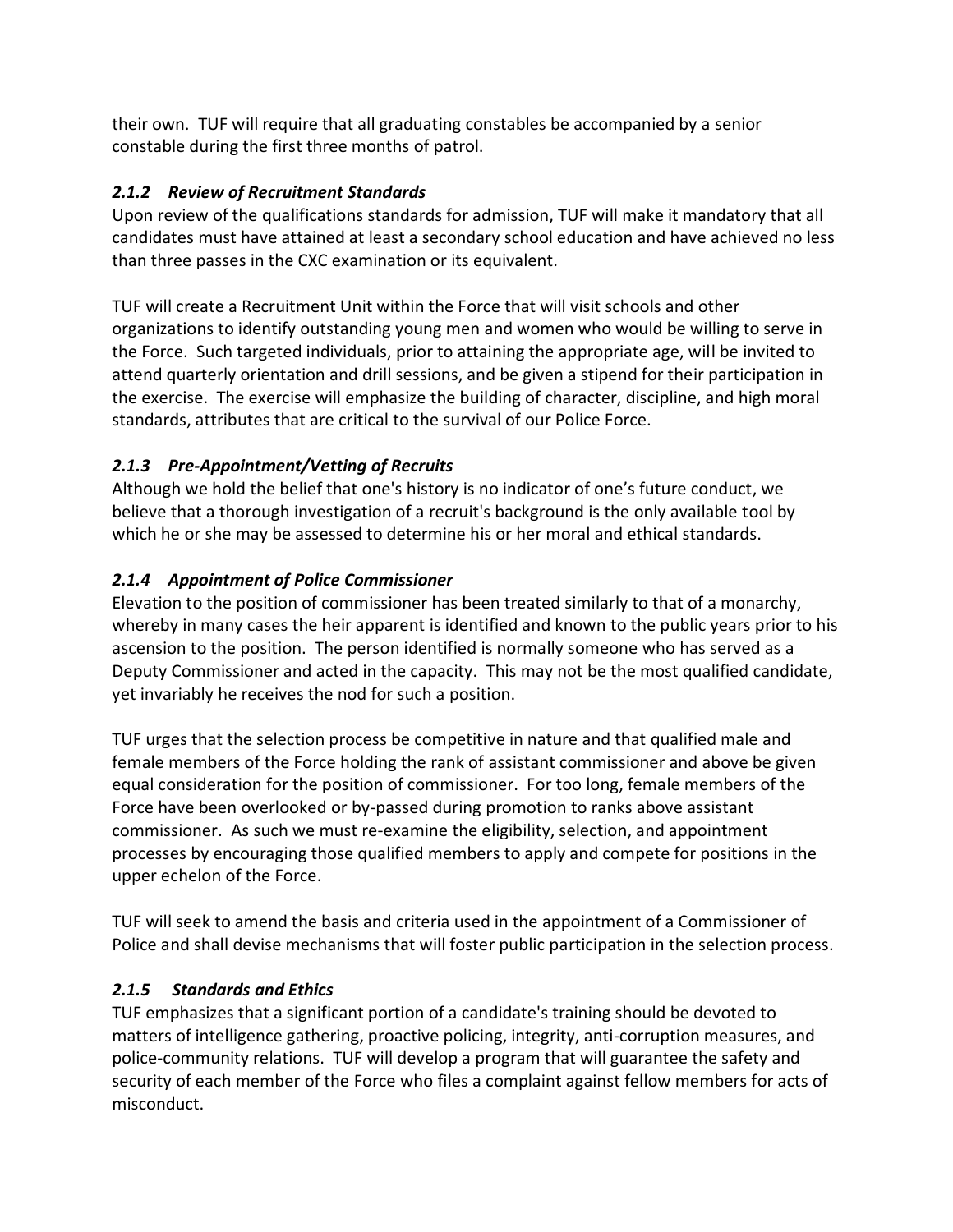Although we strongly believe that most members of the Force are law-abiding and highly professional in the execution of their duties, we are convinced that the conduct of some members continue to reflect negatively on the Force in general. Police personnel must be encouraged to report knowledge of wrongdoings by fellow officers. They must understand that they have a moral, ethical, and legal obligation to do so. However, we also realize that this exercise can only be achieved when the appropriate conditions and mechanisms are created within the Force to protect sources of information from any and all forms of victimization.

#### *2.1.6 Promotions and Career Paths*

The United Force supports a process by which all members of the GPF are promoted based on merit and nothing else. Thus, members should be aware of all avenues of advancement and be afforded equal opportunity to pursue the avenues of choice. Members must have no doubt that the path to professional advancement is through highly dedicated and professional performance of their duties.

#### *2.1.7 Name Change*

TUF has heard calls for the Guyana Police Force's name to be changed to Guyana Police Service. The United Force supports the call for a change of name. However, such change must not be an act of euphemism, but rather be accompanied by substantive and meaningful changes in the manner in which the police operate. A mere name change without drastic change in the modus operandi of the police will achieve nothing but further frustrate our citizens.

#### *2.1.8 Remuneration and incentives to encourage pursuit of higher education*

It has been generally accepted that members of the Guyana Police Force are woefully underpaid. Crime is our number one priority and our financial resources will be re-prioritised to give our law enforcement officers a well-rewarded remuneration package e.g. Improved salaries, Private insurance, A free house lot for each officer after serving three (3) yearsAnd a duty free vehicle after serving five (5) years, renewable every five years.

#### **2.2 CRIME FIGHTING PROPOSALS**

This category is intended to address serious and violent crimes of all nature such as homicide, domestic violence, rape, armed robberies and kidnapping and to present our plans of providing specialised units to deal with types of crimes.

#### **2.2.1** *Create Specialized Investigative Units*

TUF believes that the most effective deterrent to crime is the fear of immediate detection, apprehension and prosecution by the authorities. As such, TUF will recommend the creation of specialized units within the Guyana Police Force. Such specialization will serve to enhance expertise and skills of members of each unit, which will lend towards a more productive and effective organization.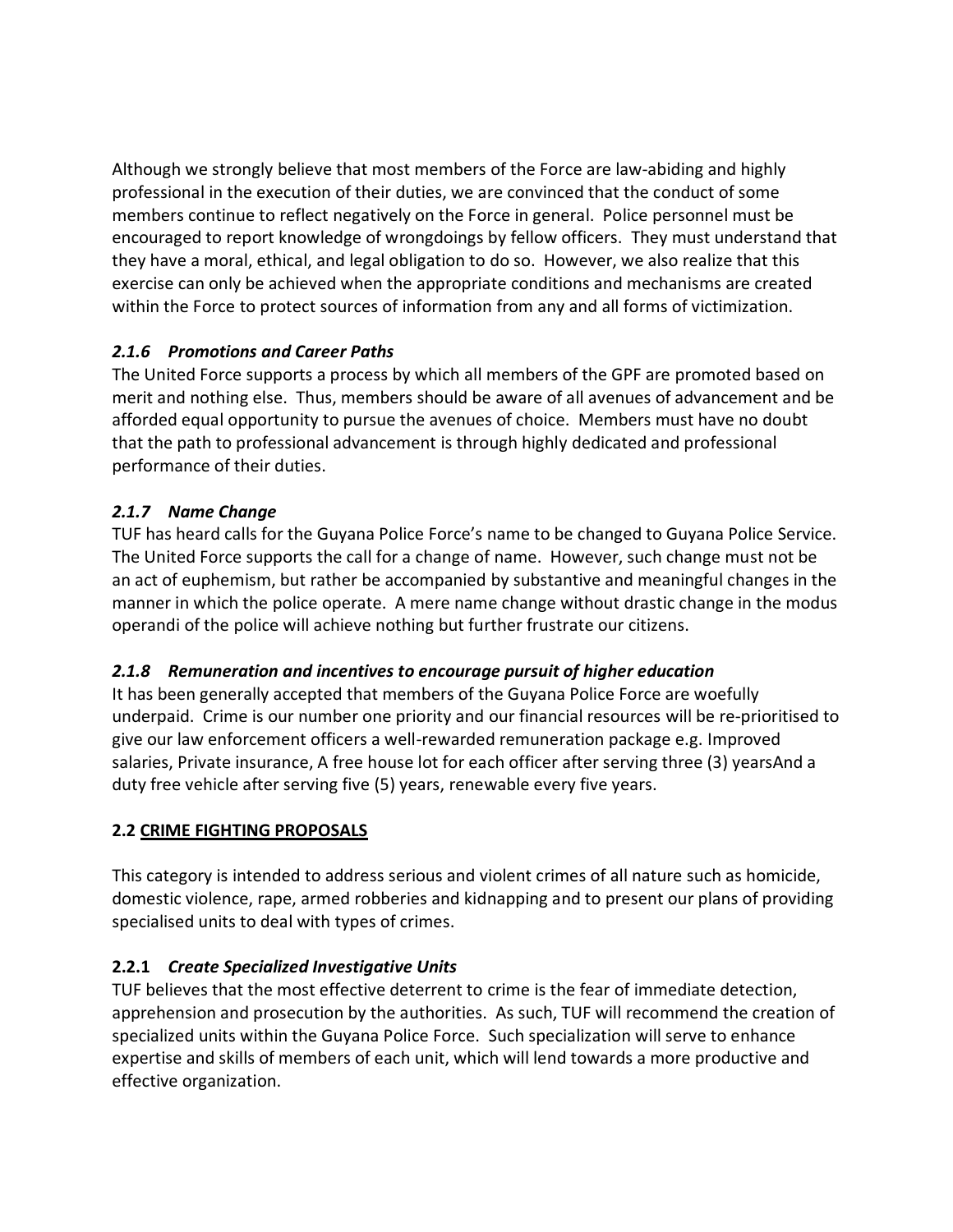The United Force encourages and promotes the approach that the police must conduct some basic level of preliminary investigation, before taking someone into custody. The detention of any citizen and the deprivation their civil liberty must be justified by reasonable cause. We urge investigation before detention. In order to promote this approach, TUF will provide all members with the basic level of investigative skills necessary in the execution of their duty.

#### *2.2.2 NATIONAL BUREAU OF INVESTIGATION*

The United Force will create a separate investigation agency that will have as its main objective the function of crime solving.The NBI will be staffed with competent and professional staff recruited from within and outside of Guyana. This agency will complement the work of the law enforcement agencies.

#### *2.2.3 Special Emergency and Tactical Response Unit*

The United Force is of the strongest conviction that the disciplined services must create and maintain a highly trained unit capable of responding and repelling any domestic threats or armed attacks. Members of the unit, which will be no less than three hundred (300) strong, will be recruited from the Guyana Defense Force and Police Force. TUF will retain the services of highly competent and reputable units from various jurisdictions to provide the necessary training to this specialized unit. This will be a very professional unit that will see members being held to the highest stands of international best standards.

#### *2.2.4 Emergency Communications Unit*

TUF has heard of an ever increasing number of complaints by members of the public where their pleas for help have gone unheeded, because no one answered their calls to 911. The United Force recommends the establishing of an Emergency Communications Unit that will have multiple telephone lines dedicated to only receiving calls and will be manned by designated personnel on a twenty-four hour basis. This system will also be designed to record all incoming calls and transmissions relayed indicating the time of each activity. In most cases transmissions will be made via radios. TUF believes that the time has come where our emergency system must be responsive to the calls for help from our citizens and when it fails to do so. Those responsible must be held accountable and be subjected to disciplinary action, up to and including termination of service.

#### *2.2.5 Intelligence Unit*

The United Force believes that a competent intelligence unit within the Force must comprise of personnel that are capable of surreptitiously infiltrating various gangs and other illegal organizations for the purpose of providing timely information on the activities of the groups. The resources will be committed in areas of recruitment and training of suitable personnel in the art of infiltration and additional covert activities.

#### *2.2.6 Anti-Police Corruption Unit*

No law enforcement body can achieve any appreciable level of success, unless it enjoys the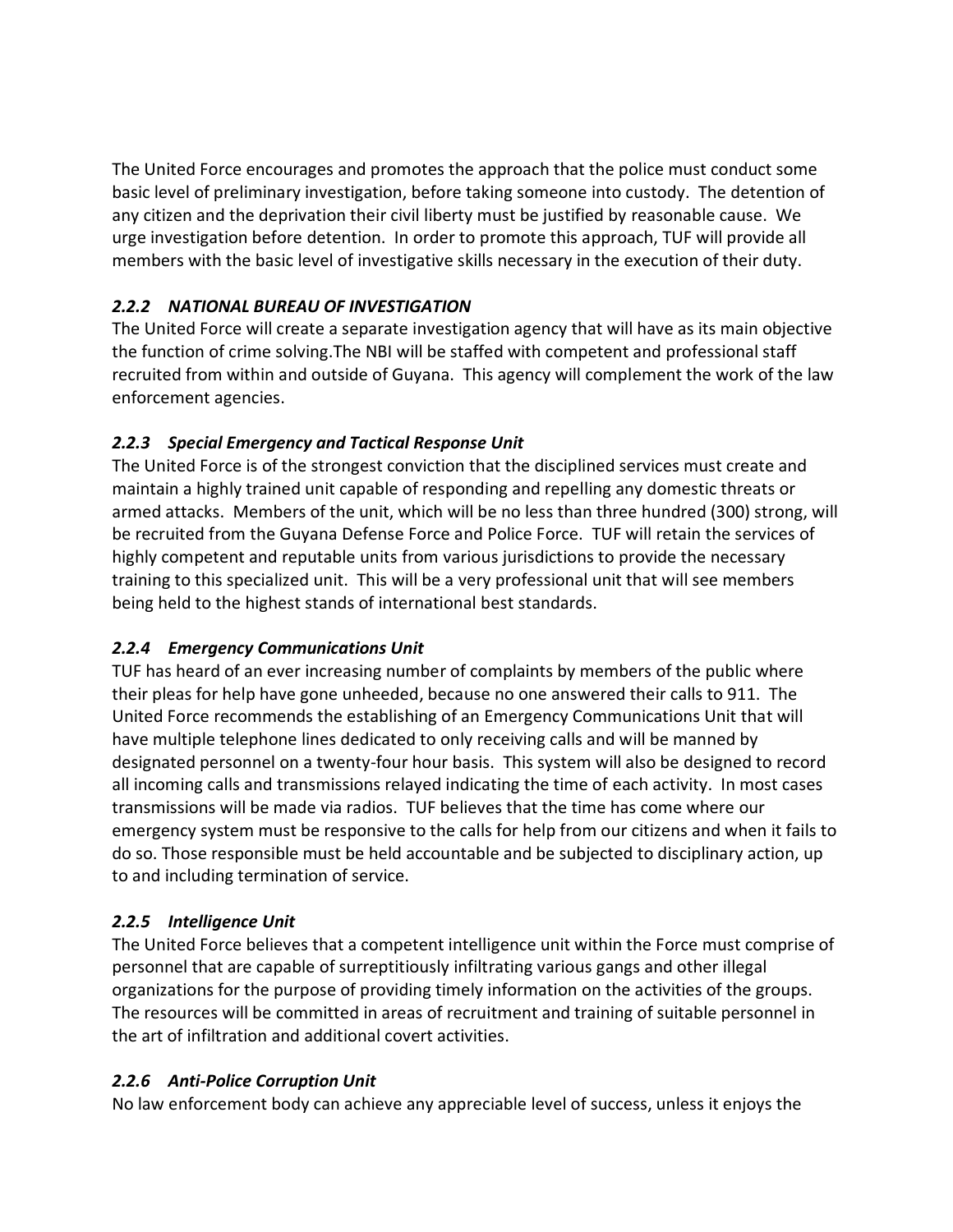unqualified support and confidence of the community it serves. The general sentiments shared by members of the public are that many members of the Force are corrupt. However, members of the public are reluctant to file complaints with the appropriate authorities for fear of victimization. To address this issue, it is recommended that an appropriate rank at the Sub-Division level be assigned the position of Integrity/ Community Officer and that this officer be provided with an exclusive and dedicated telephone number with capabilities to record complaints and information during his/her absence from office. This officer will be required to make routine visits to the communities within his/her jurisdiction and to interact with members of said communities, thus making him or herself accessible to anyone wishing to file a complaint. This approach can also serve as part of building a constructive community/police relationship. Integrity/ Community Officer should report without undue delay, all allegations of corruption and other forms of misconduct directly to the Head of the Internal Affairs Unit. This Unit will be responsible for conducting investigations of all complaints. Integrity/Community Officer must submit monthly reports of all complaints received to the Division Commander noting action taken, if any.

In order to identify potentially corrupt members, it is crucial that the Force initiates proactive and covert investigations. Measures such as sting operations should be encouraged and conducted on targeted officers by the Internal Affairs Unit. This measure will not only serve to identify corrupt officers but will also serve as a deterrent to police soliciting and/or accepting bribes.

A further step towards gaining the support of the community is transparency and impartiality in instances where the police are prosecuted. In order to remove all doubts and suspicions from the process, the practice of police serving as prosecutor in matters against fellow police would be discontinued. A Special Prosecutor should be appointed to handle all cases against police. Such steps will certainly help to remove any cloud of suspicion in the manner in which these cases are disposed of.

#### *2.2.7 Homicide Unit*

In 2005, our murder rate can be expressed as being of such levels that Guyana is considered one to the Region's crime Capitals. Although the statistical data pertaining to the conviction rate of those charged with murder may not be available, it appears to be extremely low. If this is so, then what are the reasons for such a poor conviction record? Was the wrong person arrested and charged? This can only be due to poor police investigation. Was it poor prosecutorial skills due to lack of experience, or was the prosecutor outwitted by the defence? Or was it poor investigative skills that resulted in evidence developed being unable to withstand the scrutiny and impeachment of competent attorneys? Was it poor case preparation or lack of experiencing in testifying?

Whatever, the reason may be, the United Force intends to thoroughly examine these issues and make all necessary provisions for adequate training in these fundamental areas. TUF will, in consultation with the Director of Public Prosecutor (DPP), seek to create and fund a highly skilled investigative unit that will be assigned to the Prosecutor's office. Such personnel may be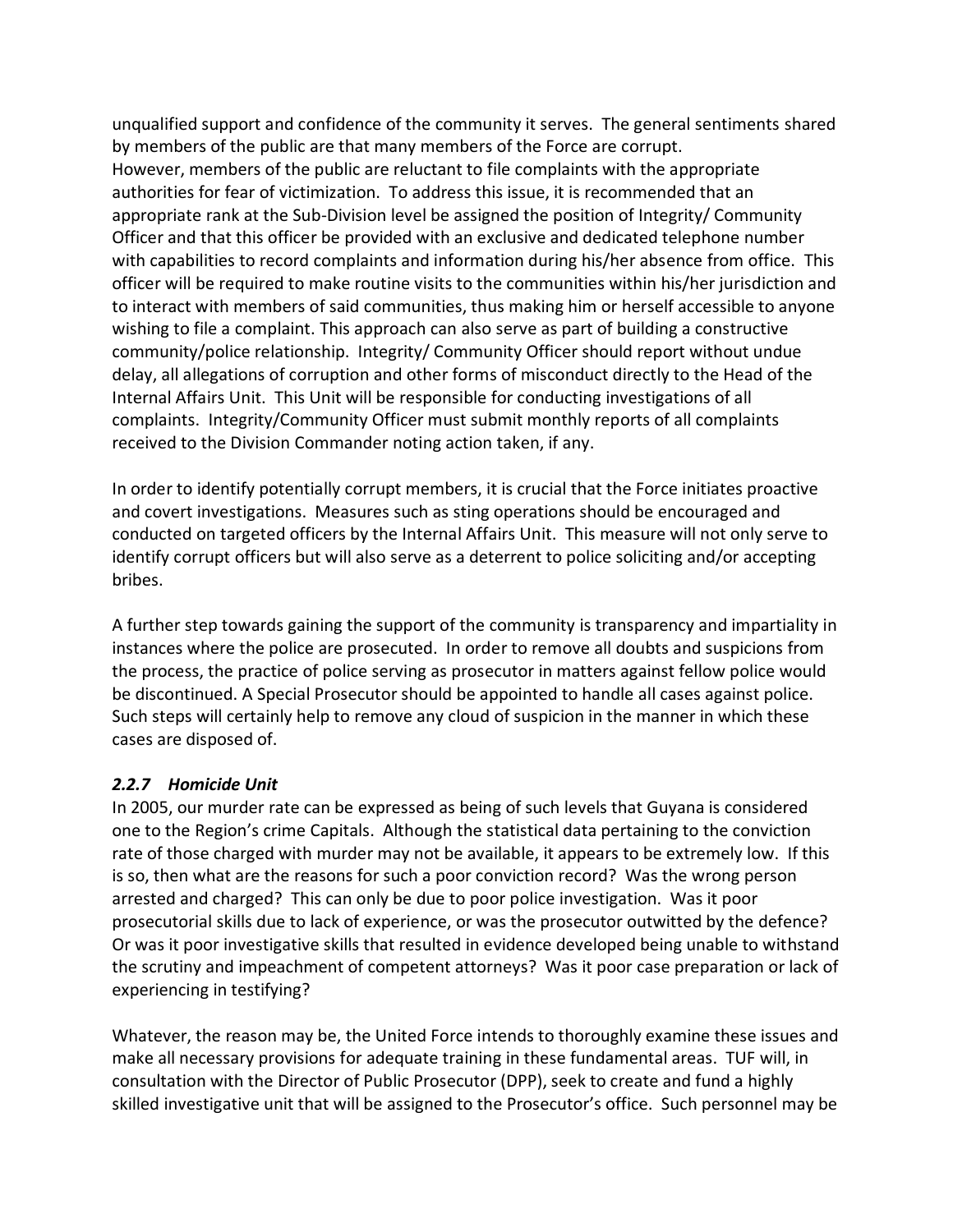recruited from the list of retired and/or active members of the Force or from private investigative organizations.

The objective is to create an investigative body that will be under the direct supervision of the DPP, and be capable of assessing the investigative steps taken by the police and being able to pursue matters overlooked by the police.

Homicide investigations are unique and require methodical and comprehensive analysis of all evidence by highly experienced investigators. To date, there are more than forty seven unsolved murders committed in 2006. We must equip our investigators with the tools to make them more competent and efficient in the solution of homicide cases.

#### *2.2.8 Narcotics Unit*

No one can doubt that there is a proliferation of illegal drugs in our communities and that to a great extent, organized groups are engaging in the exportation of this illegal substance with impunity. TUF believes that the detection and investigative mechanisms currently in place to address this problem are duplicitous and unproductive. We have seen no appreciable levels of reduction in illegal drugs leaving Guyana. These illegal drugs and the funds generated will have severe impact on the integrity and stability of our political and judicial systems if unchecked. The lack of accountability for funds generated makes them untraceable. The very threat of a subterranean economy being created by these illicit funds can have tremendous influence on governments and their decisions.

#### *2.2.9 Fire Arms and Explosives Unit*

Although the 2005 statistics have shown some level of reduction in serious crimes when compared to the previous year, crimes associated with the use of firearms appear to be on the increase. Therefore, specific emphasis must be placed on preventing the entry of illegal firearms into our country and at the same time developing strategies to remove those that are currently in the hands of members of our society. Since illegal firearms are involved in most homicides, our objective must be to successfully and expeditiously solve those homicides and at the same time work assiduously to remove the illegal firearms.

The pervasiveness of illegal firearms in our society is of such magnitude that we must create a specialized unit to trace, identify, and seize weapons that are illegally held. Simultaneously, a program offering amnesty for a specific period coupled with an offer to purchase all illegal guns at a fair market value from the public will be instituted. Persons surrendering weapons will not be required to identify themselves to the authorities. Illegal weapons must be presented within a prescribed period. TUF will seek legislation that will allow for confiscated funds to be used to finance this and other programs.

TUF supports a carrot and stick approach to this problem and as such will simultaneously seek to significantly increase the penalty for anyone caught with illegal weapons upon expiration of the amnesty period. We cannot deceive ourselves into believing that the removal of illegal weapons from our streets will be the solution to the murder rate. We must remember that guns don't kill, people do; therefore police must identify and pursue those who are pre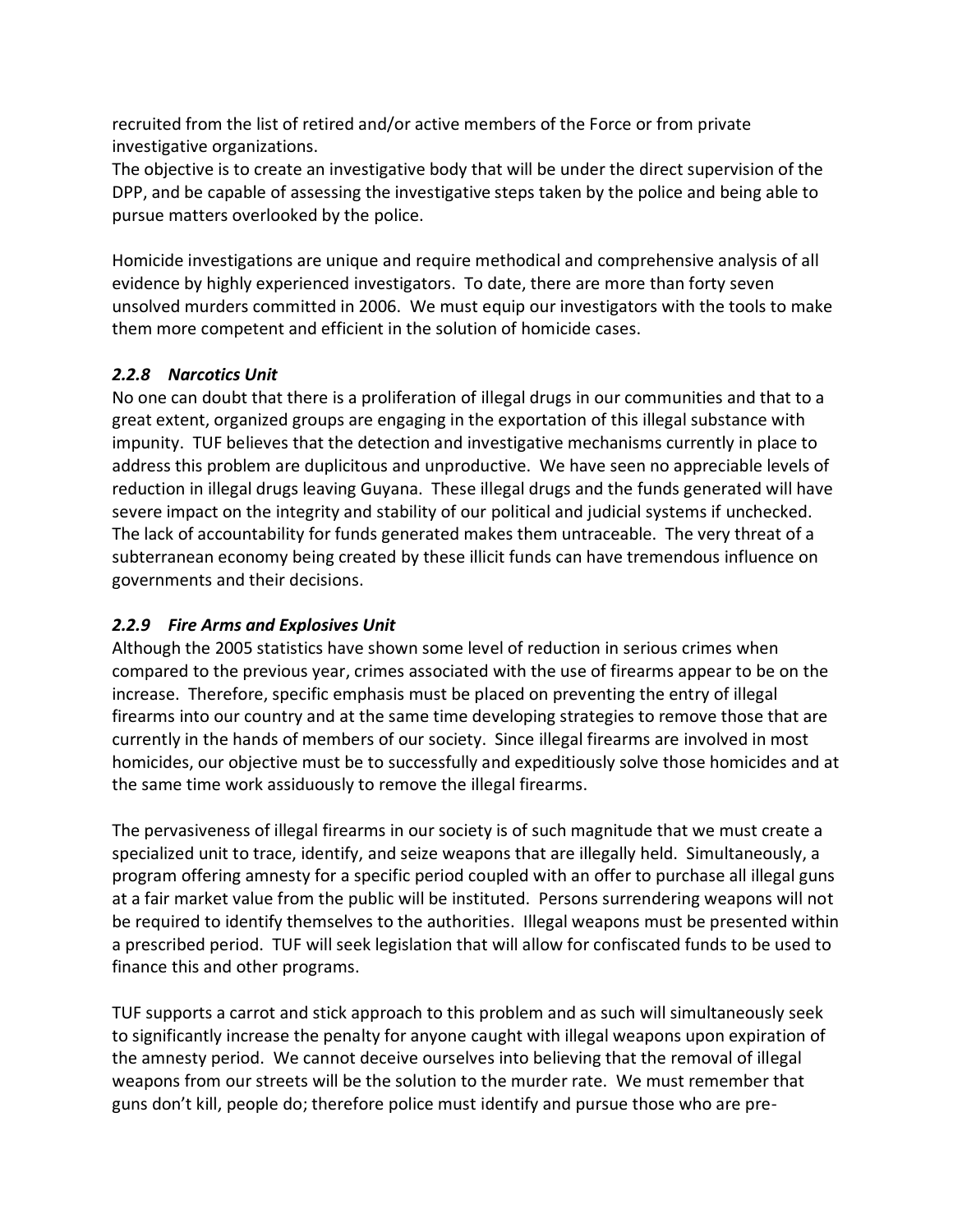disposed to violence through "aggressive stop and frisk" of suspects and cordon and search exercises.

Law enforcement must remain in a proactive mode in order to achieve an appreciable level of success in reducing the amount of crimes involving the use of illegal firearms.

#### *2.2.10 Armed Robbery & Street Crime Unit*

Any successful attempt to reduce the level of armed robberies must be addressed by providing appropriate awareness training to those that are vulnerable, coupled with an aggressive and well equipped squad, capable of neutralizing those who are bent on using violent means to commit crimes. This unit must have the deterrent effect through its record of success in detecting and apprehending criminals.

We believe that one the most successful approaches to this emerging phenomena is the creation of a unit dedicated to the gathering of intelligence on individuals who have a history of engaging in such illegal acts. TUF will urge that this unit also engage in covert operations such as serving as decoys using various MO's, such as the stakeout of banks and other financial institutions. In addition to the use of intelligence information to target specific suspects, police must be trained in the art of profiling subjects to ascertain whether a suspect is predisposed to engaging in criminal activities. TUF will encourage the creation of sustainable bicycle and motor cycle units that will conduct undercover patrols.

TUF through the Police Force will encourage and offer financial incentives to businesses that adhere to the following list of recommendations that may be relevant to their operation. That their employees be fully vetted prior to appointment.

That they develop a comprehensive strategy in the event of armed robbery and that such strategy is rehearsed regularly and appropriate adjustments be made as deemed necessary. Banks and other financial entities install cameras that are strategically positioned to record all activities within its confines and use vaults that are embedded with bolts on to a metal plate installed into the floor of the business' entity.

That all businesses that conduct high levels of cash transaction be equipped with a silent alarm that is directly connected to the monitoring station of a security company

#### *2.2.11 Sex Crimes Unit (Adults and Minors)*

By the time they are apprehended by authorities, most perpetrators of sex crimes would have been repeat offenders. Statistics have also revealed that most victims of sex crimes knew the perpetrator prior to the commission of the crime. Because we have found that an overwhelming amount of victims are under the legal age of consent and may have fallen victim through manipulation or intimidation by adults, TUF believes that these vulnerable members of our society must be protected. They must be educated about the dangers of engaging in sexual activities at such tender ages, especially with adults. They must be educated as to the various methods of enticement and manipulation that may be directed towards them and how to respond to such perverted gestures.

Adequate mechanism with trained personnel must be in place for minors to report sex crimes, whereupon counselling and other support mechanisms should be in place to address the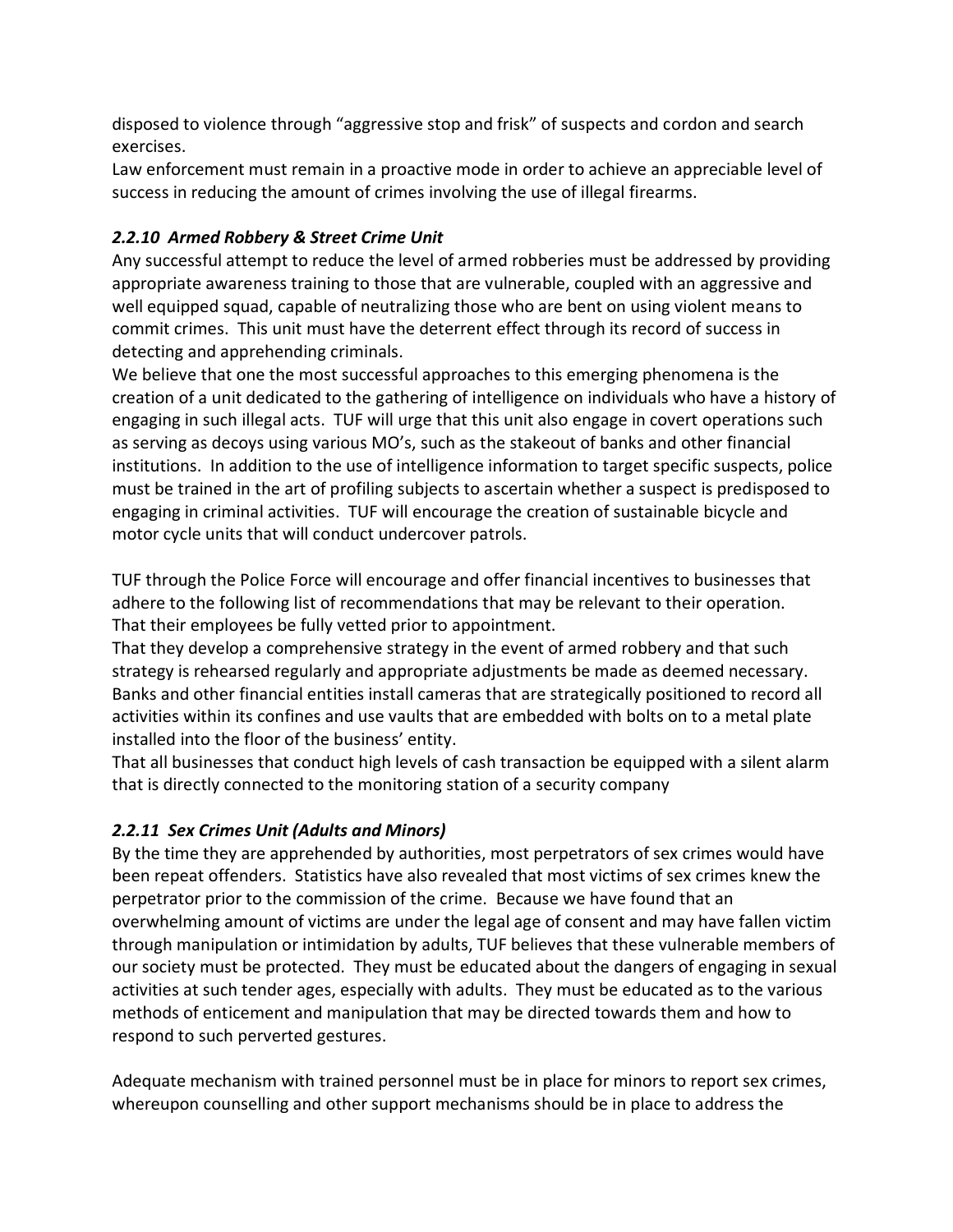trauma. Being very conscious of the traumatic effect and permanent emotional scars inflicted by such heinous crimes,

TUF will seek to find the appropriate means to support and encourage victims of sex crimes to testify in a court of law. TUF will offer the necessary counselling and support mechanisms through funding to reduce the emotional impact to victims.

The public must be protected by being notified in a timely manner of the presence of sex offenders in their communities. Law enforcement has the obligation to alert and notify communities, whenever these predators move into their neighbourhood. As such, TUF proposes that upon conviction in a court of law, based on the offender's prior record that he be required to report his address to the nearest police station upon release from incarceration. The police will make every effort to acquaint the community to the fact that a convicted sex offender is residing within their community. This would allow for all precautionary measures to be taken to protect the community. TUF will also recommend that the convict be required to attend and participate in mandatory counselling for a specific period.

#### *2.2.12 Anti-Terrorism and KidnappingUnit*

Criminals continue to intimidate our society with acts of terrorism and kidnapping. It must be understood that these types of crime in many cases are not spontaneous, but rather premeditated and calculated. Again a highly competent and efficient intelligence network will be in place to profile and conduct all forms of surveillance on targeted individuals.

#### *2.2.13 Organized Crime Unit*

Although some evidence exists that the tentacles of organized crime are emerging in some segments of our society, there is no clear proof that organized crime as internationally defined does exist in Guyana at this time. We must not wait for it to confront us, in order to take appropriate measures to curtail the emergence of such vicious groups. The United Force believes that organized crime is inseparably associated with illegal drugs, money laundering and other criminal activities that have regional and international implications. Therefore, we advocate that any comprehensive solution should include regional and international participation. Although TUF has yet to see any full-fledged manifestation of an organized crime family, it is obvious from recent developments that organized crime is about to establish a foot hold in our society. It is a form of domestic terrorism.

Organized Crime members have a known reputation of where they will infiltrate and take advantage of countries that lack the relevant laws, procedures, and investigative skills to pursue them. Investigation of organized crime members and their activities, require investigative skills and experience. Undercover and surreptitious forms of investigations are paramount to any degree of success when investigating these groups.

Organized Crime members have a history of being involved in crimes such as:

- Engaging in contract killings;
- Money laundering;
- Major Armed Robberies;
- Kidnapping/Ransom;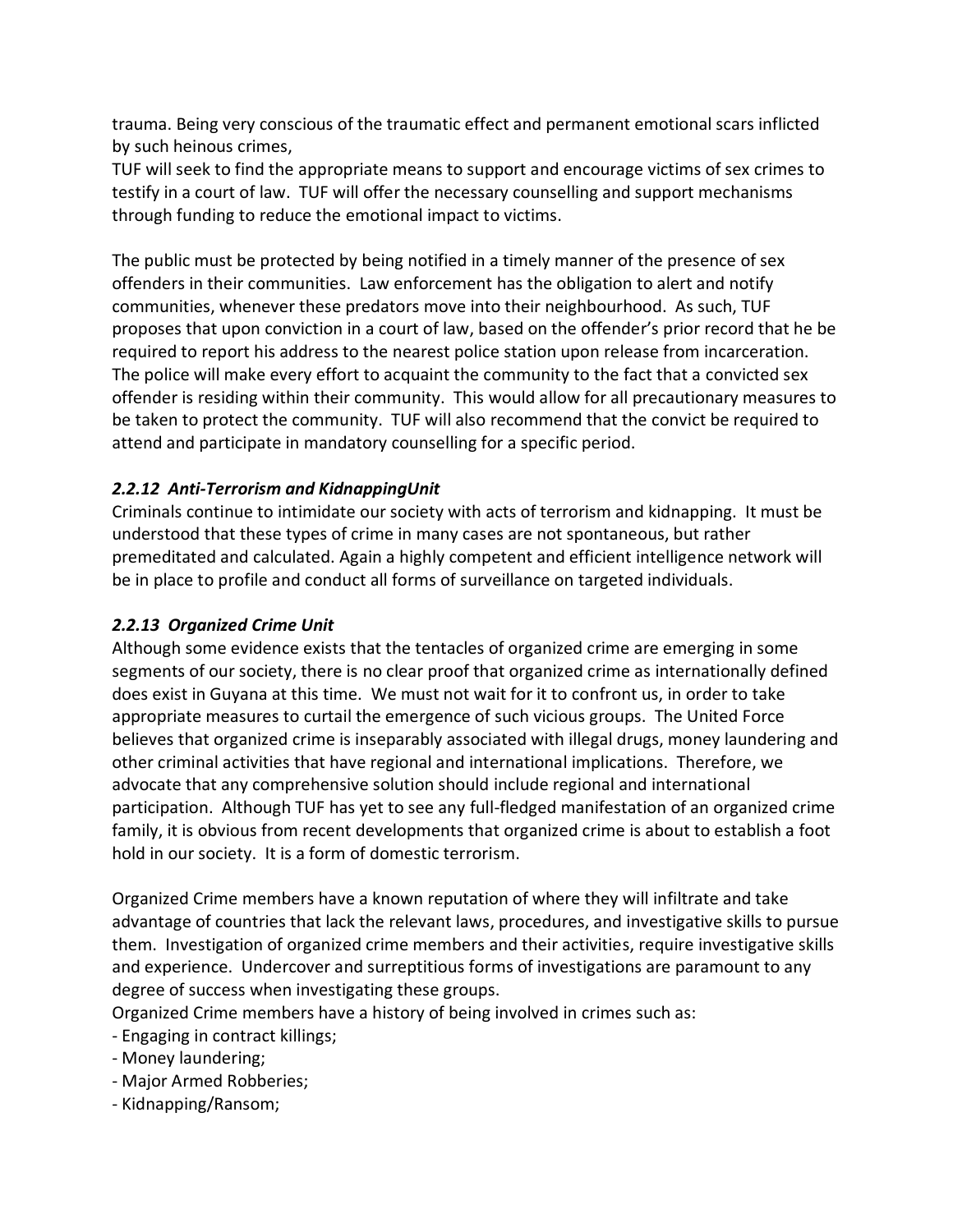- Turf battles for drug sale;
- Turf battle for prostitution.

Additionally, we must pay attention to currency changers. These can serve as outlets for money launderers. It will be necessary for all member states to formulate and agree on regulations to monitor currency changers. Such regulations should be standardized regionally. The time has come and gone when law enforcement could have solved crimes solely by traditional investigative means. Drug dealers and Money launders do not stand in the corner and transact their business. The illegal activities are conducted domestically, regionally and internationally. As such, the telephone is a crucial tool in the equipment used. TUF therefore urges Guyana and the legislative bodies of each CARICOM member states to approve the appropriate legislation authorizing Electronic Eaves Dropping / Wiretapping as an available investigative resource.

#### *2.2.14 Money Laundering and Counterfeit Unit*

A recent report published by the US State Department described Guyana as having sixty percent of its support from a subterranean economy (the by-product from the proceeds of illegal drug sale and other dubious activities). TUF believes that these illicit funds generated from money laundering and counterfeiting of illegal monies will be funneled through legitimate businesses and later used for both legal and illegal purposes. These funds will enter the financial mainstream of Guyana to support activities that will be counterproductive to the growth and development of our country. Since 2006, TUF has proposed for this Unit to be established.

#### *2.2.15 Juvenile Unit*

Although the juveniles of our society have been responsible for some of the most heinous crimes committed recently, society has an obligation to provide a safe and productive environment for each juvenile who is a ward of the criminal justice system. Such an environment should be constructive and not destructive and most of all must be conducive and supportive of the objectives of counselling, rehabilitation, and successful re-entry into society. TUF will put all necessary frame works in place and enact the appropriate legislations requiring that all juveniles in custody be required to attend classes, whether in a custodial environment or otherwise. TUF will recommend that strict segregation of juvenile inmates be maintained from adults, from the time of arrest up to and including any period of incarceration. Juveniles who have been sentenced to any period of incarceration that exceeds their eighteen birthday will upon reaching their eighteenth birthday be immediately transferred to an adult institution. If the period of incarceration remaining after their eighteenth birthday is less than twelve months, it shall be up to the discretion of the appropriate authorities as to whether such transfer will occur. Consideration may be given to the inmate's behavioural history and any potential adverse impact such transfer may have on the inmate's rehabilitation.

TUF will mandate that scheduled visits to schools and other institutions be made by social workers and police personnel to discuss drugs, teenage pregnancy, and the effects of other counterproductivebehaviours with the juveniles in our schools. Counsellors will be required to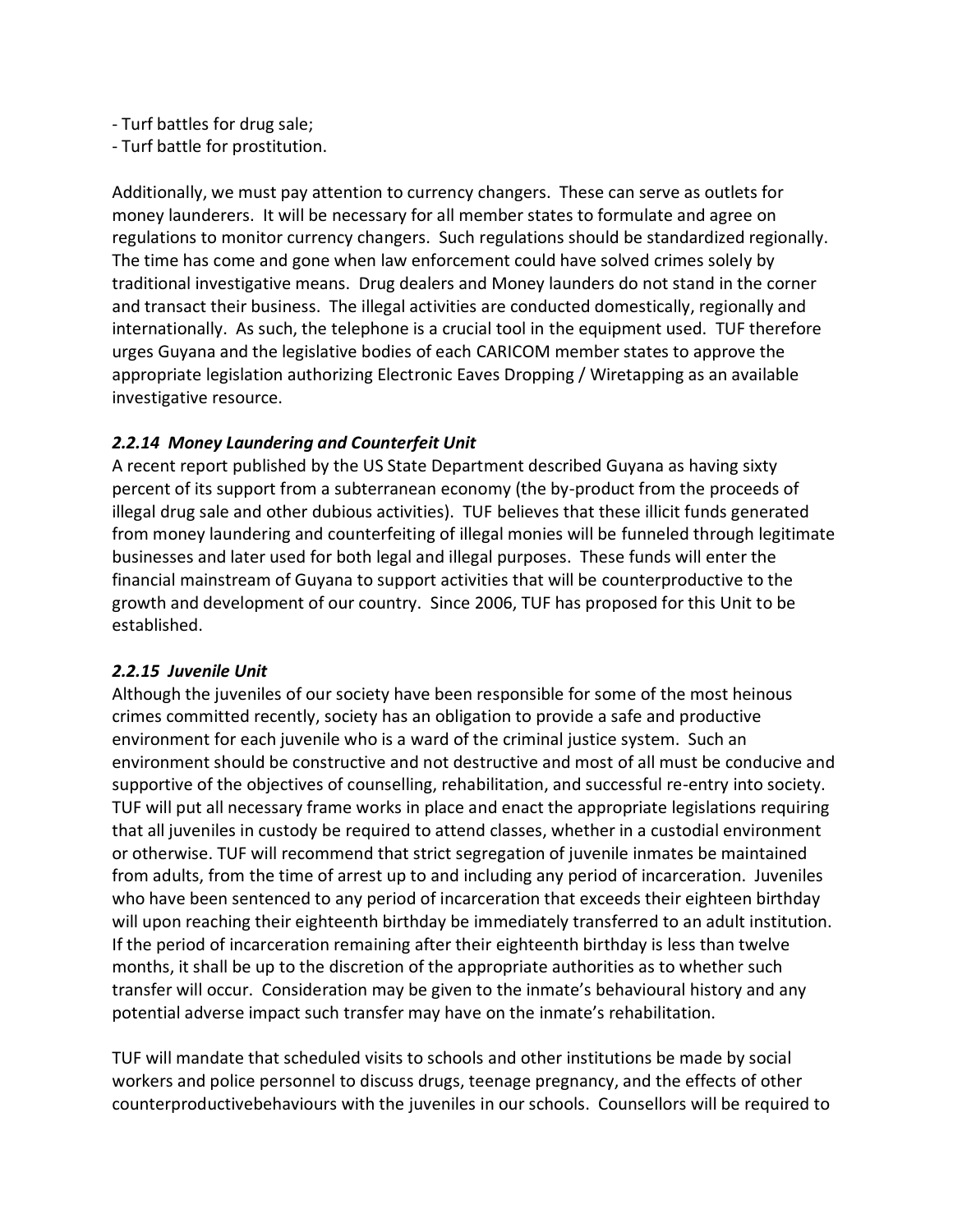work closely with teachers and other school personnel in order to identify and intervene with those juveniles that exhibit signs of pre-disposition to deviant behaviour.

#### *2.2.16 Domestic Violence Unit*

TUF considers Domestic Violence as a most reprehensible anti-social and criminal behaviour in our society. This form of violence against the women of our society should not be taken lightly. Many of the murders associated with domestic violence are precipitated by pervasive and consistent history of physical and psychological abuse. As an organization that believes in a social and legal coherent society, TUF will seek to amend the relevant legislation to increase the severity of the penalty that may be imposed on those found guilty of this cowardly act.

TUF argues that early intervention and the offer of financial and other assistance by the relevant authorities can serve as motivating factors for victims to pursue their complaints. Victims must be encouraged to pursue their complaints and should not directly or indirectly be discouraged from so doing. In those cases where victims are reluctant to pursue their complaints, after necessary appropriate protection and assistance have been offered, TUF will seek to have legislation that will allow the state to prosecute the perpetrator by compelling victims to testify in a court of law to the facts of the complaint she initially filed with the police.

TUF would recommend that all complaints of domestic violence filed with the police be treated with due urgency by the police and that immediate and prudent steps be taken to minimize risk of further injury to the victim.

Making the victim aware of available residential and counselling facilities will be considered a prudent course of action. Records of all complaints of domestic violence will be maintained by the police station receiving the complaint in a manner that is easily retrievable. Copies of all complaints must also be forwarded to a central unit within the Police Force and to the Ministry of Social Services.

#### *2.3***LABOUR RECRUITERS**

TUF will seek legislation which will require that all persons recruiting personnel for any reason in our communities must first be certified by and registered with the Ministry of Labour and Social Services. Certification may be granted only after thorough back ground investigations of the labour recruiter and business entity have been conducted and approved.

TUF will require each person recruiting within in our community to post a bond, the amount to be stipulated, with the Ministry of Labour which will remain available for the purpose of compensating victims who have made valid claims of fraud and other illegal actions against the labour recruiter.

Labour recruiters will be required to recruit only through a designated community representative such as village or community leader or captain or other such figure, who will be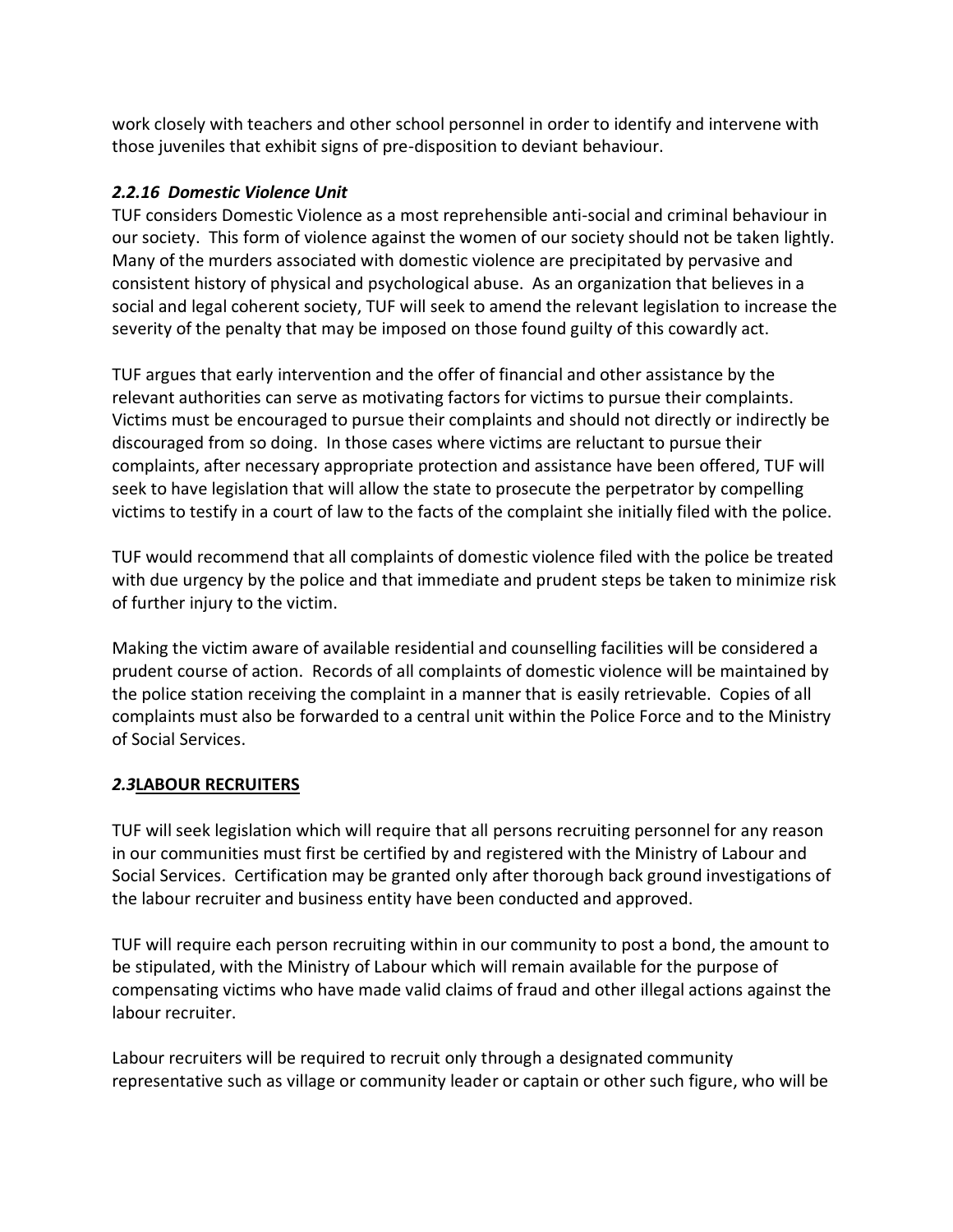responsible for establishing the authenticity of the local recruiter.

TUF will require police personnel receiving complaints of trafficking and/or sex crimes be accorded similar level of seriousness as that accorded complaints from other groups. TUF will seek legislation to increase the severity of the penalties for violation of any of the laws relating to trafficking in persons.

#### **2.4 POOLING OF HUMAN, TECHNICAL, AND FINANCIAL RESOURCES (REGIONALLY)**

TUF supports the bold initiative of a regional collaborative effort to combat specific categories of crime in the region. As such, we believe that by pooling our financial, human, and technical resources greater levels of success against crime can be achieved in each jurisdiction.TUF will support the creation of a CARICOM Crime Lab available to all law enforcement entities in the region.

TUF will support the formation of a CARICOM Force, trained and familiar with the region that can be deployed to any member state to augment, support, and assist with crimes and other emergencies.

TUF will support the creation of a CARICOM Criminal Intelligence Unit that will gather and serve as the reservoir of information on criminal activities of citizens within the region. We believe that with the advent of free movement of persons in the region, such intelligence network will be extremely beneficial to the law enforcement agency of each member state.

TUF will support the creation of an Impenetrable and Compromise free CARICOM Witness Protection Program to be located in a member state.

#### **2.5 LEGAL REFORM**

#### *2.5.1 Early Negotiated Disposal/Resolution of Criminal Cases*

Justice delayed is justice denied. The net benefits of such negotiated plea are:

>A reduction of cases assigned to the trial calendar.

>Significant savings of human and financial resources.

>A reduction of the remand population.

To allow for the prison authorities to transfer prisoners who are no longer on remand to other facilities, thus addressing the overcrowding conditions at the Georgetown prison.

Ultimately getting cases designated for trial to be brought before the court in a shorter time period.Such negotiated pleas may occur at any stage following the committal order and upon request of the accused and/or his legal representative.

#### *2.5.2 Legislation to Amend Judicial Sentences*

Any form of sentence, custodial or otherwise when imposed by the court must be done with the intention of having a constructive impact on the convict. As such, sentences should serve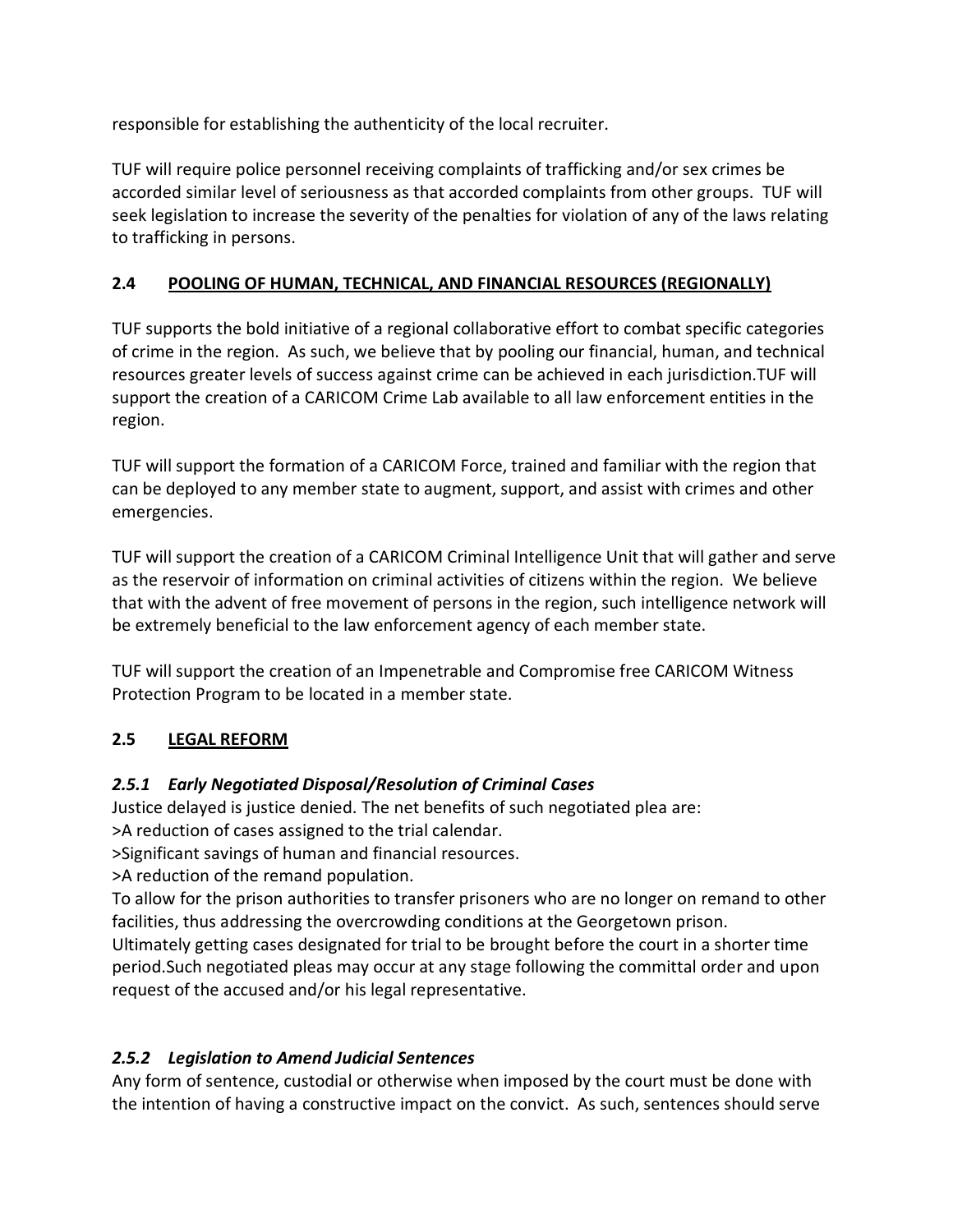to punish, and rehabilitate the convict and not serve as a revolving door form of justice that encourages recidivism.

#### *2.5.3 Legislative Approval of a Good Samaritan Law*

TUF over the years has received complaints and also registered the concerns of several citizens who have expressed reluctance to go to the aid or render assistance to victims during the commission of a crime, especially in cases where the use of deadly force against the perpetrator may be necessary. TUF will lead in the introduction and approval of legislation to be known as "The Good Samaritan Legislation". In order to promote and encourage the public's participation and assistance to victims of crime, the legislation will seek to make persons who have used reasonable and justifiable force, whether deadly or otherwise, immune from prosecution or civil action.

#### *2.5.4 Legislation to provide protection against illegal and unreasonable search andseizure*

TUF intends to put laws in place to govern police searching and seizing persons' property and premises.

#### *2.5.5 Proposed Legislation Governing the Installation of Eavesdropping Devices*

People's privacy and private conversation is important to the United Force. Permission would have to be sought from a judge in chambers before anyone, including the police, can install eavesdropping devices and to publish such information for public attention.

#### **2.6 DRUG REHABILITATION**

Drug Rehabilitation Treatment approaches and individual programs continue to evolve and diversify, and many programs today do not fit neatly into traditional drug addiction treatment classifications. TUF will design a program to cater for our own unique situation and will involve: 1. Detoxification, the process by which the body clears itself of drugs, is designed to manage the acute and potentially dangerous physiological effects of stopping drug use. Detoxification is often managed with medications administered by a physician in an inpatient or outpatient setting; therefore, it is referred to as "medically managed withdrawal." Medications are available to assist in the withdrawal from opioids, benzodiazepines, alcohol, nicotine, barbiturates, and other sedatives.

2. Treatment focusing on developing personal accountability and responsibility as well as socially productive lives.

3. Modified programs to treat individuals with special needs, including adolescents, women, homeless individuals, people with severe mental disorders and individuals in the prisons.

#### **2.7 SEIZURES AND CONFISCATION OF FUNDS AND ASSETS OBTAINED BY ILLICIT MEANS**

TUF intends to send a clear and unambiguous message to those who are engaged in criminal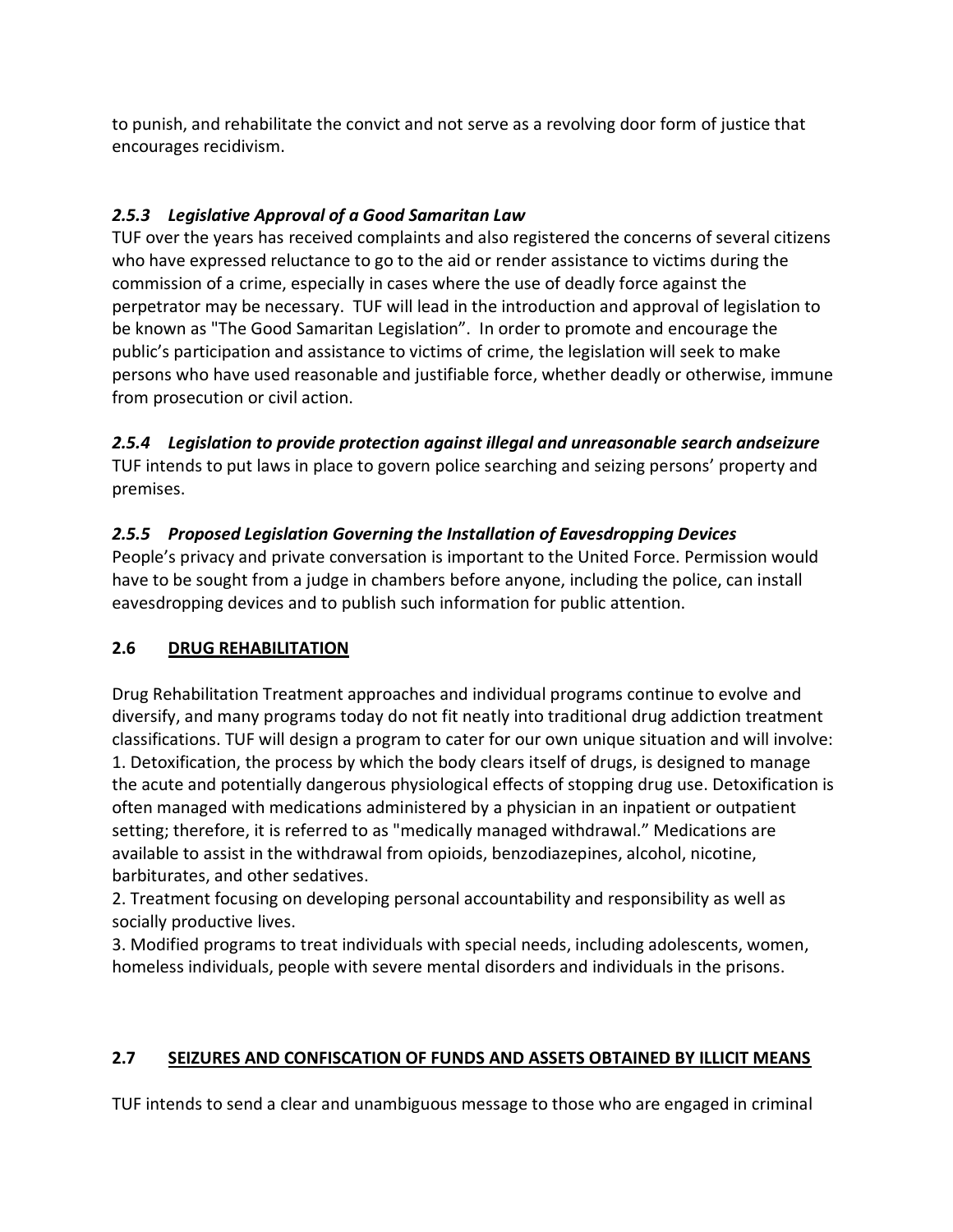activities that crime does not pay. TUF will advocate and present legislation, that if after a hearing is held by a competent court or other legally authorized body, it is determined that the assets of any person were obtained through illegal means, then such court or any legally authorized body may order the seizure and confiscation of said assets. Disposal of the assets will occur in accordance with guidelines established by the legislation.

#### **2.8 AN ANTI CORRUPTION COMMISSION**

The heads of the Anglican, Catholic Churches, the IRO,the head of the CIOG and the Hindu Community will be asked to sit as an Anti-Corruption Commission. Any citizen or company would go to this commission and make their complaints. The commission will be able to have the services of a retired Judge.

This commission will make its own decisions which will be binding on the government.

#### **2.9 DISCLOSURE TO THE INTEGRITY COMMISSION**

As a political organization, TUF will work assiduously to promote and maintain an administration free of corruption and other unethical conduct. We understand that in order to have a law abiding society, government must create an environment and act in a manner that is consistent and conducive to the standards expected from members of the public. TUF will fight to promote the highest level of integrity among public officials.

#### **2.10 PRISON SYSTEM AND IMPRISONMENT**

#### *2.10.1 Work Release Program for Non-Violent Criminals*

TUF believes that inmates incarcerated for non-violent crimes should be screened and evaluated. Where appropriate some of these inmates should be allowed to leave the prison under minimum supervision and be permitted to engage in productive employment between the hours of 7 am and 4 pm. Since many of these non-violent inmates do have parental and other responsibilities, any income derived from their employment may with their consents be forwarded to their families. This course of action eases the burden of daily overcrowding of the prison population and also assists families in the maintenance of their homes during the absence of a bread-winner. TUF is prepared to recommend that tax and other forms of incentives be offered to those companies that are willing to engage in a state sponsored program of employing non-violent inmates.

#### *2.10.2 Pre-Trial Detention*

TUF advocates that whenever an accused on remand is convicted and receives a custodial sentence, any period served in custody during the pre-trial period shall be deducted from the custodial sentence imposed.

#### *2.10.3 Crime Victim Fund*

The United Force strongly supports the argument that victims of crime should be compensated or at least be given some level of financial and other forms of assistance from the government.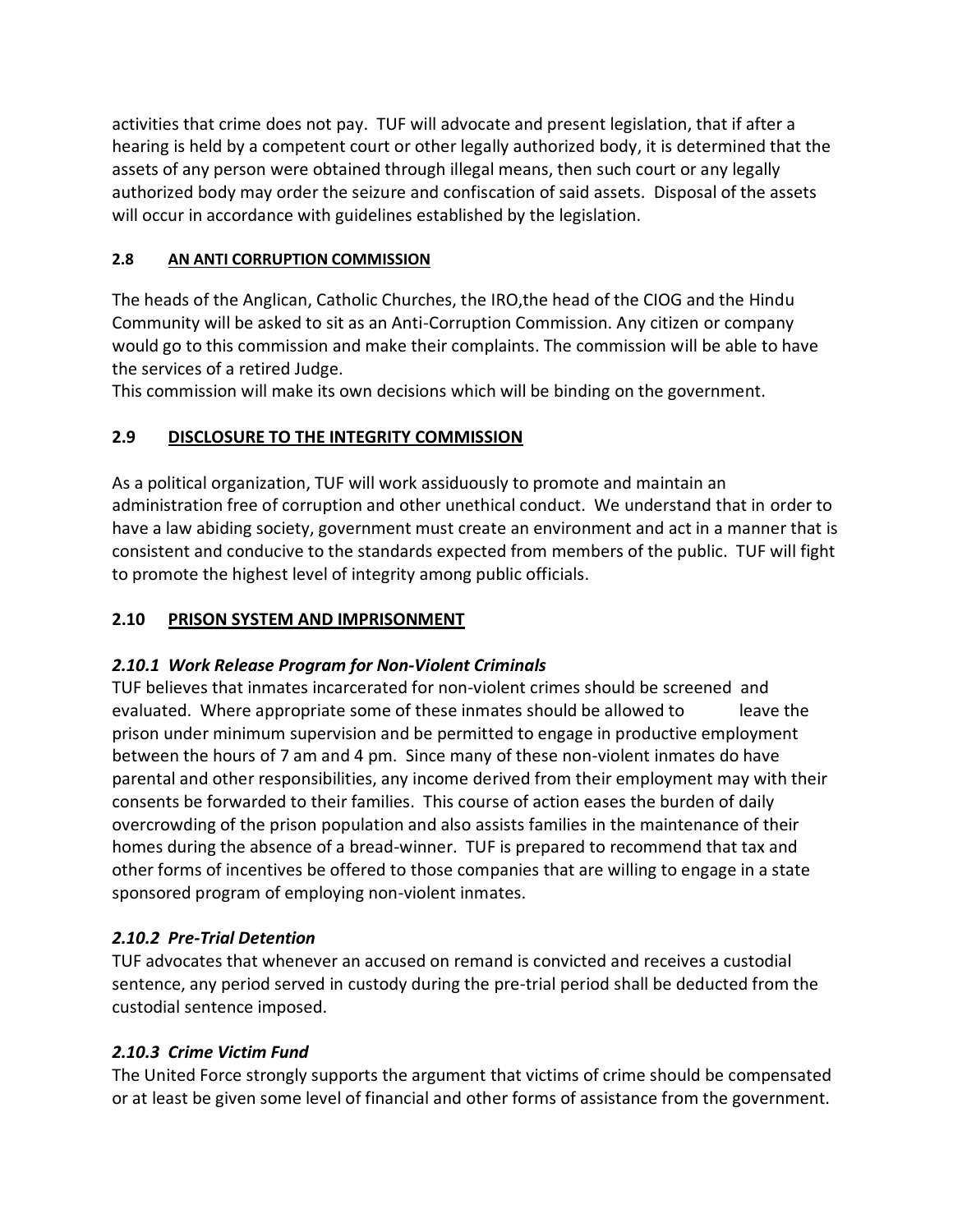As such, TUF will create a national fund with limited subsidy from the government with the major portion of its financial resources deriving from the imposition of nominal percent taxation on alcohol and tobacco to be known as *sin tax*. Additional financial resources will be derived from the unclaimed lotto funds and from liquidation of confiscated assets.

#### **2.11 RESTRUCTURING OF COMMUNITY POLICING GROUPS**

Community policing is an important component in our crime fighting strategy. Its members reside in the community. They have an inherent interest in the safety and security of their community and will not be merely diligent in serving as the eyes and ears of the police, but also will play an active role in the apprehension of criminals. Members are familiar with the terrain of their community and readily capable of identifying strangers. We believe that these skills are invaluable and will serve to enhance the efficiency and productivity of the police.

TUF intends to create the appropriate apparatus to address any and all concerns or misperception by the police as to the function of community policing groups and those concerns voiced by the members of various community policing groups.

Where necessary, the appropriate legislative action will be taken to achieve our objective of having vibrant, productive, and dedicated members in all of the policing groups. TUF believes that the support of the community policing group is crucial to the success of policing. As such, we will work with members of the community policing groups to encourage their participation and support, through the offer of incentives and other forms of financial benefits. The United Force will establish recruitment standards for membership to community policing groups. TUF will through the command structure require at least one member of the

We support a strong and aggressive approach to law enforcement and have offered our unqualified support to the relevant authorities in the lawful execution of their duties. However, TUF also vehemently argues that the execution of such duties and the preservation and respect of citizen's rights can be achieved in a harmonious manner. We believe that the respect of citizen's rights can result in greater support to law enforcement from members of the communities that they serve. As such, TUF will take every possible step to promote such a concept without impeding the function of the police

# **>>> 3.0: Education for a Knowledge Based Economy . . .**

It is an accepted fact that one of Guyana's untapped resources to-date is its human resource potential. The United Force believes that we must invest in our Human Capital if we are to successfully transform our economy to meet the changing needs of globalization. The people are central to any development.

The United Force is committed to expanding the supply of highly skilled manpower to support the development of a knowledge based economy. Our manpower development will be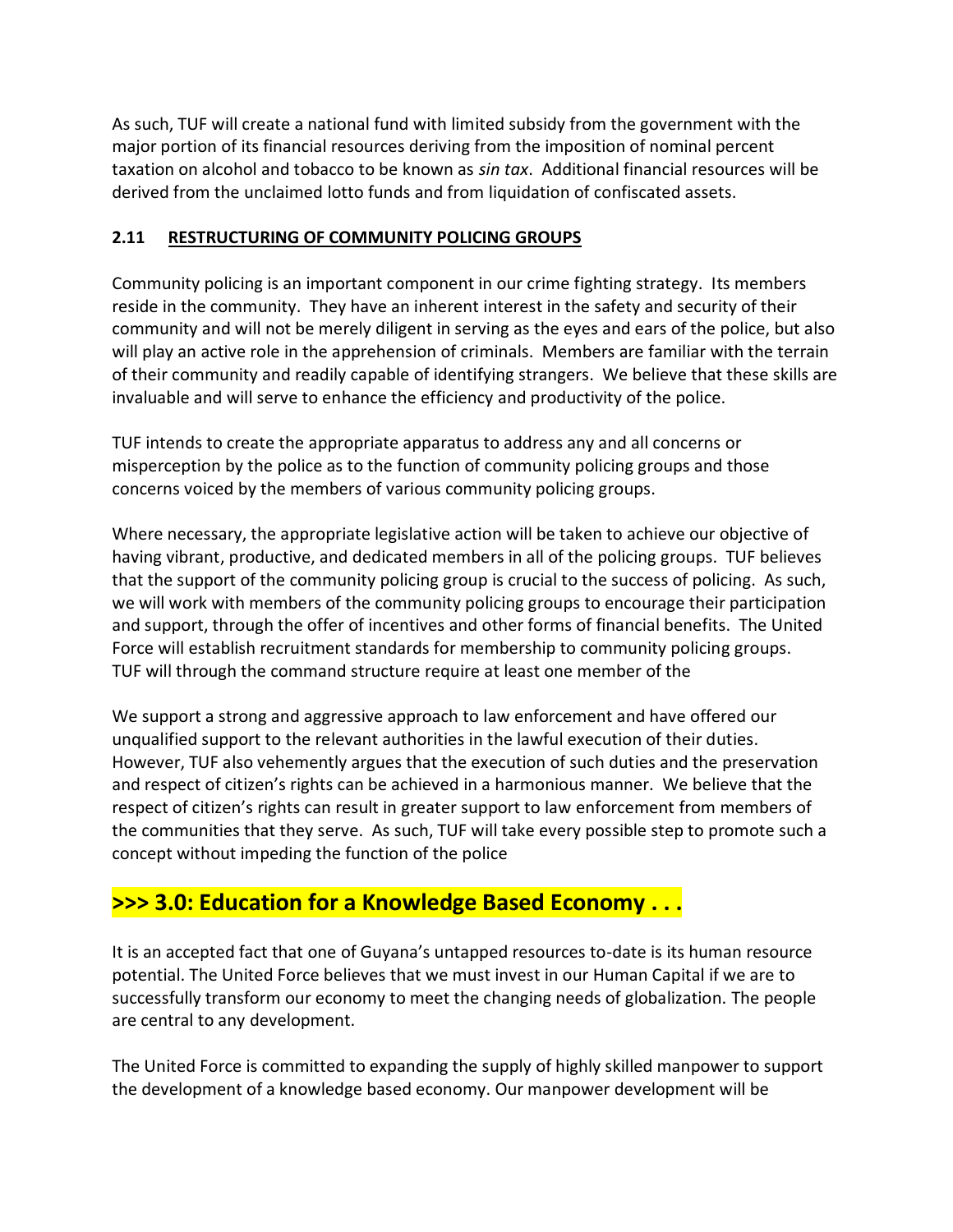structured on an educational path that will lead to increased productivity. The United Force will:

1. Assess the manpower requirements for the successful implementation of sustained economic development. We will consider the establishment of a Ministry of Human Resource Development

2. Improve the quality of education and training delivery systems to ensure that manpower supply is responsive to technological changes and market demand.

3. Increase the accessibility to quality education and training to enhance income generation capabilities for all.

4. Restructure the education system in order to enable students to acquire a higher level of innovative knowledge and entrepreneurial skills.

5. Develop the education system to provide for seamless transition through all stages from early childhood to tertiary-level for all.

6. Develop an education curriculum that will focus on generating creative and independent thinkers as well as incorporate new aspects of knowledge and technology transfer.

7. Increase the supply of Science and Information Technology trained persons in the workforce. The capacity of Science and Information Technology education is a prerequisite for the development of the Knowledge Based Economy.

8. Train appropriate manpower that would lead to the development and promotion of Guyana as an international centre for Pharmaceutical Research and Development.

9. Ensure the provision of suitable accommodations at all times to meet the demands of delivering quality education at all levels and in all aspects.

10. Give top priority to improving the capabilities and conditions for the teaching service so as to ensure that quality teaching becomes the norm.

11. Develop Intensive Remedial Evening and Summer Programs that would allow participants a second opportunity to complete their basic educational program.

12. Promote lifelong learning opportunities through training to equip workers with new skills that enhance productivity.

13. Reinforce in the Education Curriculum a positive value system such as good work ethics, diligence, integrity, tolerance, gratitude, and respect for authority, punctuality and pursuit of excellence.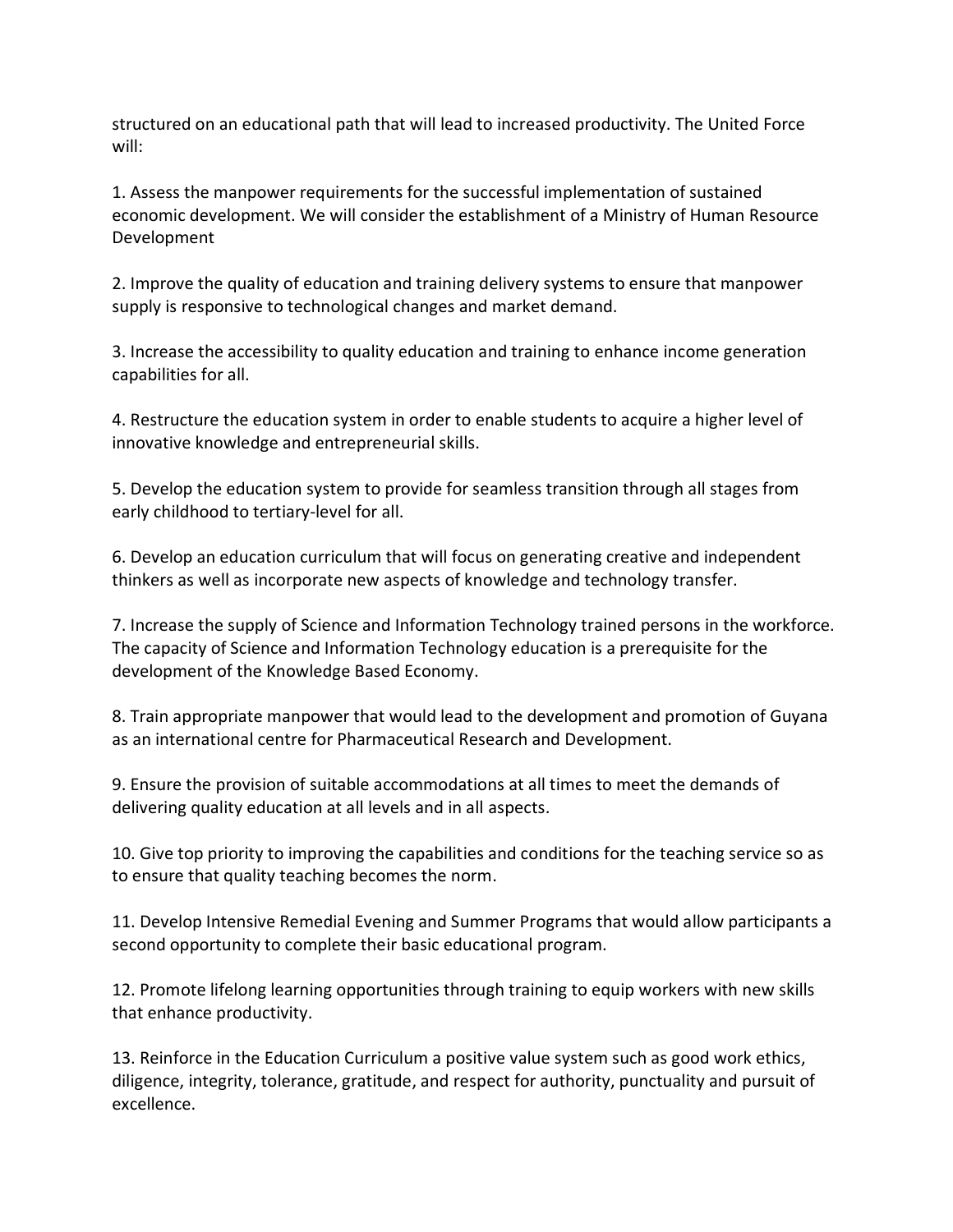14. The United Force Government will do the following:-

>Modernize the University of Guyana to conform to International Tertiary Education Standard. >All medical and technology students at the University of Guyana will be on Government Scholarship as a matter of priority.

>Rehabilitating and equipping all technical and vocational schools.

# **>>> 4.0: Youth Development . . .**

The United Force believes that the quality of our youth will determine the strength and future of the nation. The United Force will move expeditiously to provide economic, educational, and social opportunities for the development of our young people.

The United Force has identified a number of barriers to the entry of youth in the work force. Some of the factors identified were poor attitudes, inadequate or inappropriate skills, lack of experience and a lack of job opportunities. We believe that we must urgently strengthen the skills of our young people.

Our young people must be taught employable skills. People will be trained in programs such as food preparation, fashion design, pottery, wood carving, computer applications, and electrical installation. Other similar programmes will be built upon the same premise.

Another arm of the youth training skill programme will be established. This will work hand in hand with the private sector, the Trade Union Movement, the Manufacturers Associations, the Chamber of Commerce, Employers Consultative Association, the Co-operative Movement, and of course the Government. The intent here is to ensure that youths coming out of the Youth Skills Training Programme and wishing to attract wage employment primarily will be allowed to acquire the necessary work experience in a partnership agreement.

The United Force will advocate for the implementation Youth Development Principles, Policies and Actions. Some of our recommendations will include:

>Reforming the Education System and maximizing the protective effects of schools

>Upgrading of the public health care system

>Institutionalizing national level mentoring systems for "at risk" youths

>Reforming and strengthening legal, judicial and policing systems

>Using the media and social marketing

>Making families and fathers a top public policy issue.

>Strengthening community and neighborhood supports to adolescents and families

These programmes are designed to release the creative talents of our young people and to empower them to participate in the economic activities of the country. The United Force Youth programmes are essentially building blocks for the development of the entrepreneurial spirit and the widest possible participation in the society.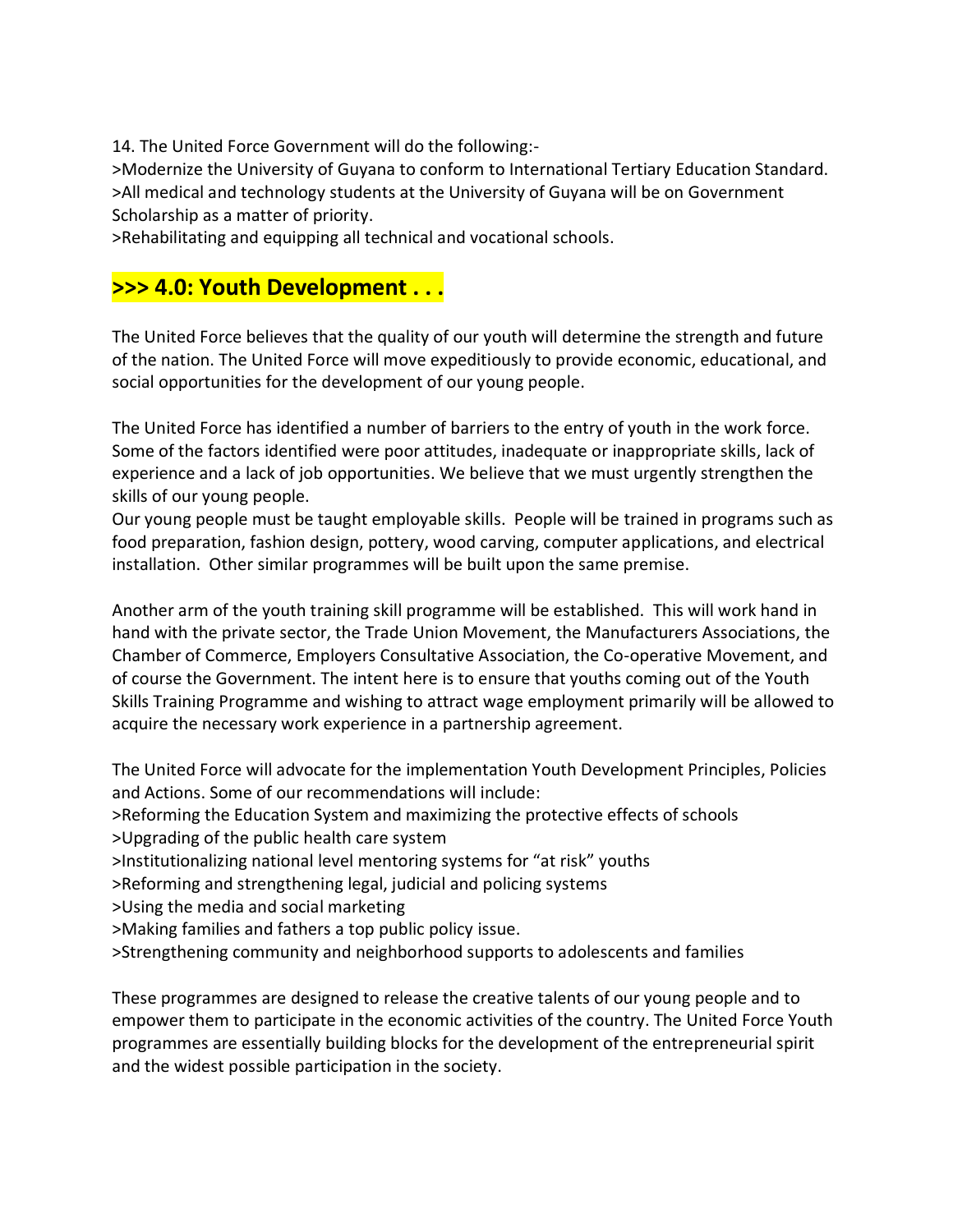The future development of Guyana will be dependent upon our investment in young people. A recent World Bank Report entitled "Caribbean Youth Development," identifies this risk at three levels.

1. The individual

2. The micro-environment – comprising family, social networks, peers and role models, community and neighborhood

3. The macro-environment – including mass media, the economy, public institutions, cultural and historical background, and social norms in gender.

It is at these levels of risks that responses must be targeted, but it is first necessary to understand these risks.

Young people are not born as risks, but their micro- and macro-environment define them to a large extent, and create the conditions that lead to their risky behavior, which is often a reaction to the circumstances within which they exist. It means that it is those circumstances that have to be altered, and this is what the United Force will target.

Youth are not the problem, but a product of their micro and macro environments. In most instances youths react to the situation in which they find themselves. **Special emphasis must be placed on Family, Schools, Poverty and Gender.**

# **>>> 5.0: Women . . .**

The United Force is building a society where Guyanese women and men have equal access to opportunities as partners in shaping the social, cultural, economic and political development of St. Vincent and the Grenadines. We will provide conditions to facilitate Gender integration in policies, plans and programmes for sustainable development of all women and the furthering of Gender Equality and Equity. Our areas of focus will be:

1. Restructuring and upgrading of the Gender Equity mechanism via discussions with relevant groups based on regional & international commitments.

2. Capacity building within the Ministries, Statutory bodies, local Government and across the sector to perform integration tasks.

3. Working towards the removal of obstacles, legislative and cultural, which hinder Gender Equality and Equity.

4. Facilitating the retention of young mothers in the classroom, while deploying "Big Brother" programme for boys as a means of providing surrogate fathering for them.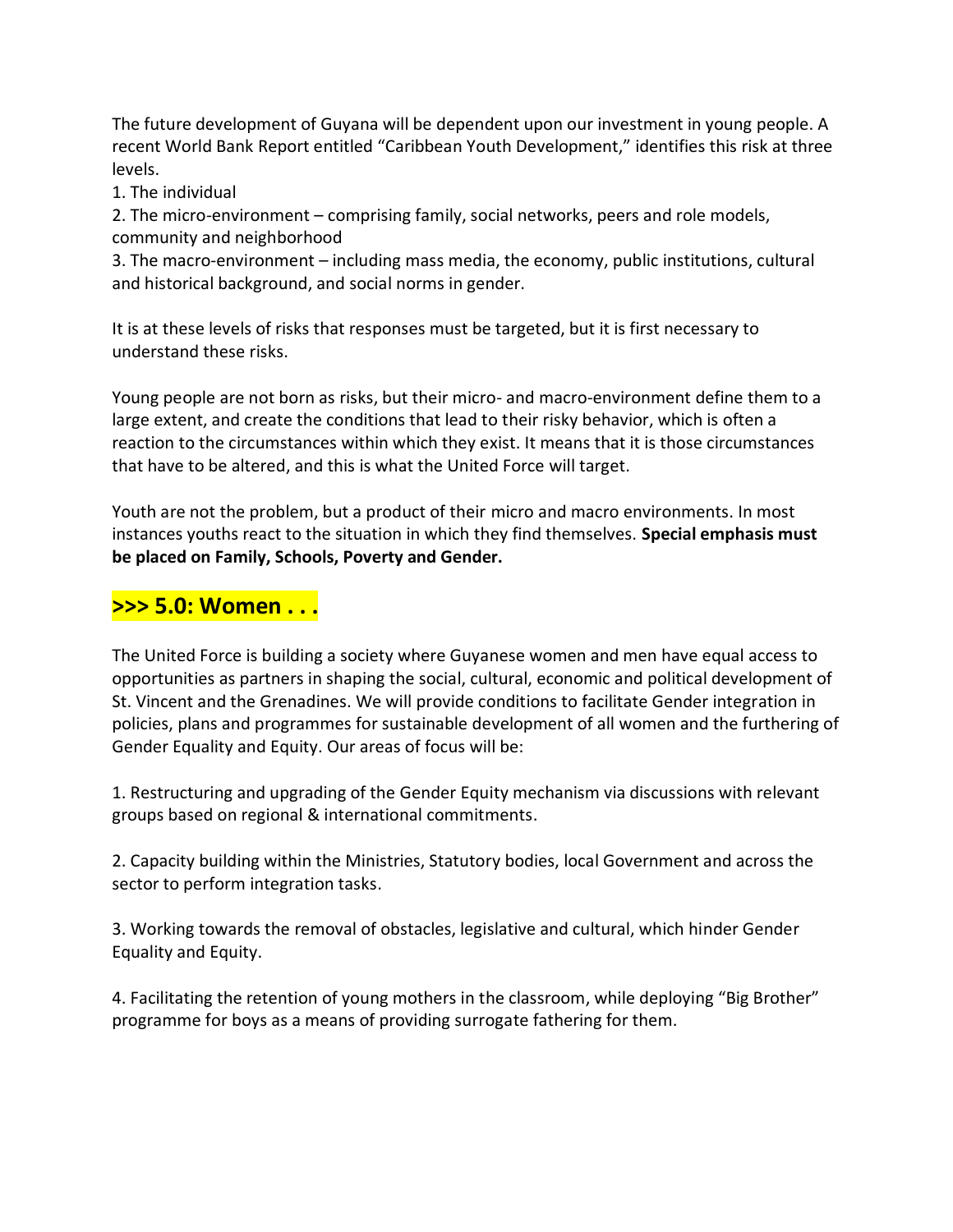5. Conducting Gender analysis and planning training with public, private and Non-Governmental Organization sectors, with more emphasis on public sectors, so as to equip women and men from different sectors, to participate effectively in the integration process.

6. Ensure the further involvement of women in power sharing and decision making at national level.

# **>>> 6.0: Amerindians . . .**

#### **OVERVIEW OF THE AMERINDIANS**

The Amerindians have made many contributions to the development of Guyana. Throughout our colonial history and sadly even today, the Amerindians have not gotten the support that is required. Images of sheer human suffering haunts the landscape of the Amerindian life, poverty, dilapidated housing, children suffering from malaria, inadequate medical staff and medical supplies and unemployment haunts the daily life of the Amerindians.

The United Force will strive to ensure good governance of the region. All administrative officers, whatever their political persuasions, must work together as a team for the well-being and development of the regions. The United Force will see to it that each officer of the administration knows exactly what his duties are, and that there will be absolutely no political interference by any officer into another's officer portfolio. The United Force will ensure that all service departments of the Regions, for example the Health, Agriculture, Education and Water perform efficiently and effectively, thus bringing relief and benefits to the people of the Regions.

#### **6.1 EDUCATION PROGRAMMES FOR THE DEVELOPMENT OF THE AMERINDIANS HUMAN RESOURCE CAPACITY**

The United Force will ensure that individuals desirous of being teachers would receive training, and that there would be an adequate number of teachers who will staff the schools. The development of a curriculum that would be appropriate to the unique nature of the largely indigenous environment and culture will be fostered.

TUF will ensure that quality education and to this end see that the schools are fully staffed utilizing the educational resources provided. The utilizing of teachers from NGO's such as V.S.O. so as to have to complement the teaching fraternity here would be a welcome opportunity. We should note carefully here that this policy is a mere short term solution to a much deeper issue. The schools must be fully equipped with laboratory to facilitate the teaching of the science subjects. TUF recognizes the great need for more nursery schools in villages and the training of teachers for these schools would be high on the TUF's agenda. TUF praises and supports the efforts of volunteer teachers in the nursery schools established by the CBR programme and would fully support any move that will allow their teachers to be brought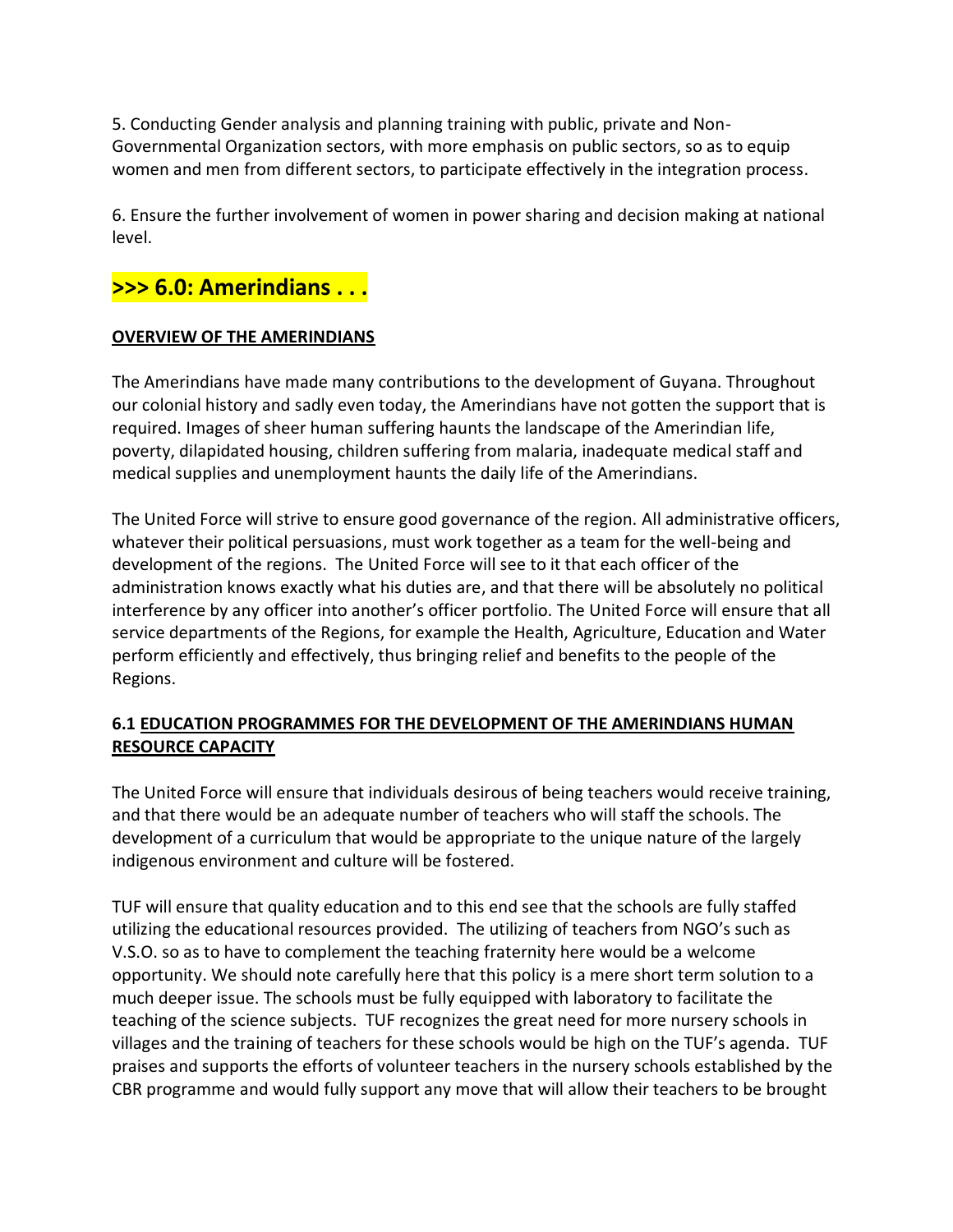into the salaried establishment. TUF will aggressively pursue an adult education programme in the Amerindian communities. Youth education programmes will be developed to train youths in secretarial and administrative skills, computer, management, woodwork and carpentry, masonry and motor mechanics to stem the brain and skills drain from our country to other countries.

#### **6.2 HEALTH INITIATIVES**

The implementation of a practical health programme specifically designed for AIDS awareness and teenage pregnancies. A mobile dental unit must be put in to reduce the high level of dental decay in the schools and villages of the Regions. There exists the urgent need for a massive deworming programme of the population especially the children in the village of the villages of the Regions. The provision of human and financial resources for the health sector is urgently required. The United Force will as a matter of urgency establish functional X-ray units as well as fully equipped medical laboratories, at both the Lethem and Aishalton hospitals. The services of a resident doctor at Aishalton hospital would be a necessity to be met.

The Development and Implementation of a Tourism Plan for the Amerindians would stimulate the development of an entrepreneurial spirit and a small manufacturers sector to develop and to financially benefit from eco-tourism and cultural tourism.

#### **6.3 OTHER AMERINDIAN DEVELOPMENT**

The United Force will, as a matter of policy, ensure that every Amerindian community and every Guyanese be entitled to the Mineral Rights on their land under the top soil. There will be no distribution of land in the interior unless demarcation of land is completed and boundaries for new and existing villages agreed on. There will be prior consultation with the Indigenous People before mining and forestry leases are granted for areas around any Reservation.

#### **6.4 THE COMMITMENTS**

While the matter of settling land issues and the management of villages are very important there are several other important challenges for indigenous communities. These include:-

1. At least, double the stipends for Toshaos/Captains.

2. Each Toshaos/Captain would be entitled to a duty free 4X4 vehicle. TUF recognizes that these persons have a fulltime commitment when elected.

3. Each Village would have a satellite uplink internet facility, for education and communication.

4. Restore the Inland Transportation service. Transportation systems would be an investment in the communities to foster greater and affordable market access.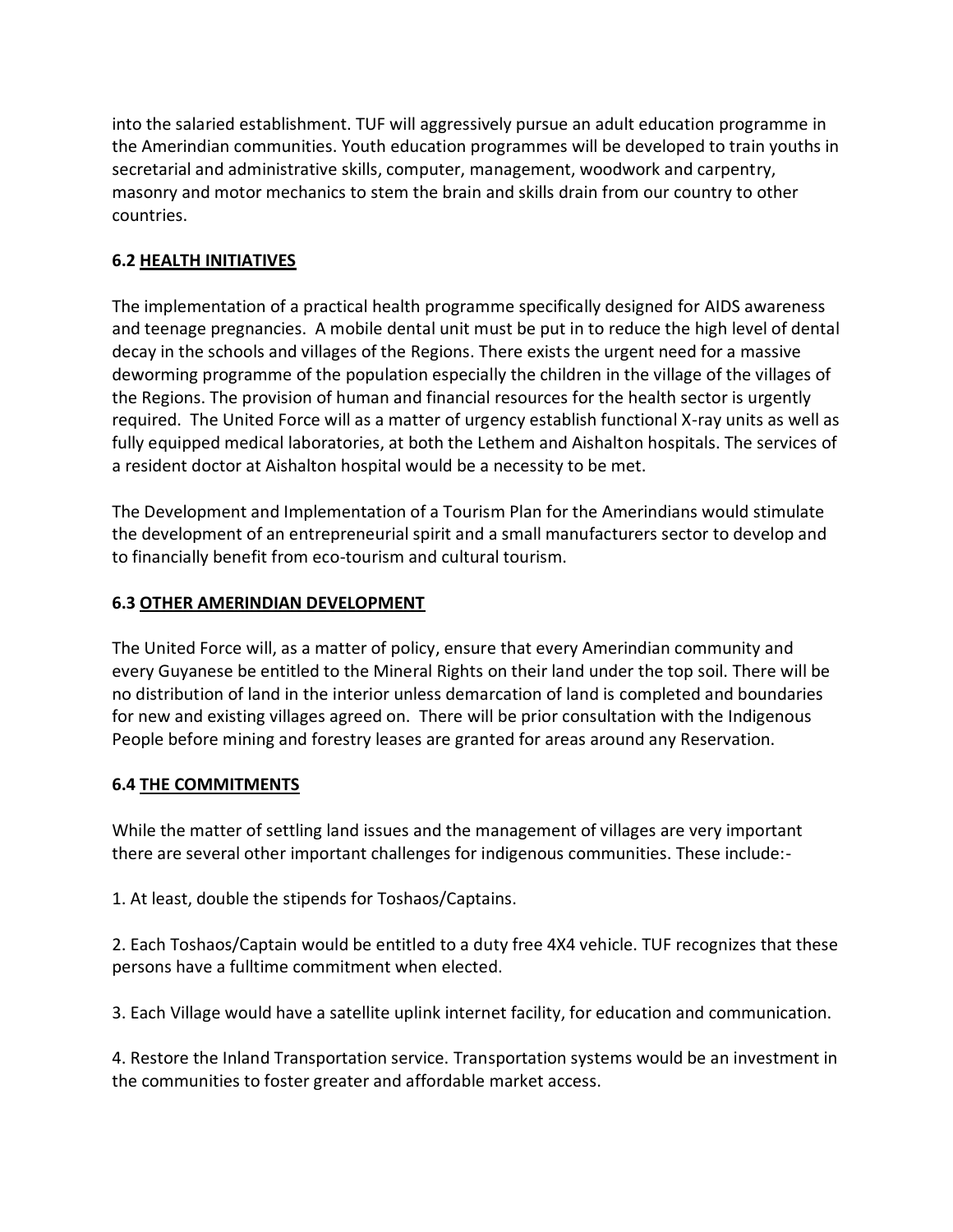5. Agricultural development – The Indigenous communities live off the land and a TUF government will commit to making the resources and skills available to make more efficient agricultural production and that of processed foods.

6. Financial Assistance and Marketing Expertise in the communities is what is required to develop the art, craft and souvenir industry for the tourism sectors.

7. A greater investment in the education of the indigenous people will also be an important part of our commitment to indigenous communities. This includes an increased allocation of teaching and student supplies. Greater emphasis will be place on increasing the number of trained teachers and enhancing the training of our existing teachers.

8. Health care and services will be modernized. We will establish a Flying Air Ambulance Service.

9. Create more Cultural and Sport opportunities by improving the necessary infrastructure.

10. Improved and maintain the roads, bridges and clean our waterways.

11. A reliable and dependable power supply system for Lethem and its environs would be established by power linkup with the Guri Dam in Bon Finn, Brazil.

# **>>> 7.0: The opening-up of Guyana . . .**

Guyana is like a sleeping giant and a great treasure chest with all the wealth locked inside waiting to be found. We must break it open. We must release the wealth for the people's use. We plan to do this. By roads thrust into new lands we plan to open up and release the wealth of our land. We plan to integrate our great land into one prosperous unit.

The basic purpose of our plan is to fulfil our ideals.

1. To provide full employment.

2. To enable all our people to earn enough to enjoy "a full life".

We calculate that the effect of our plan will be to make possible both "full employment" and "a better standard of living".

Our Development Programme, like that of any progressive Government requires capital expenditure on various economic sectors. Economists usually distinguish between development in the "Public Sector" and the "Private Sector". The "Public Sector" means development works carried out by money supplied by Government. The "Private Sector" means development work carried out by money supplied by private investors. We have planned for development in both the public and private sectors.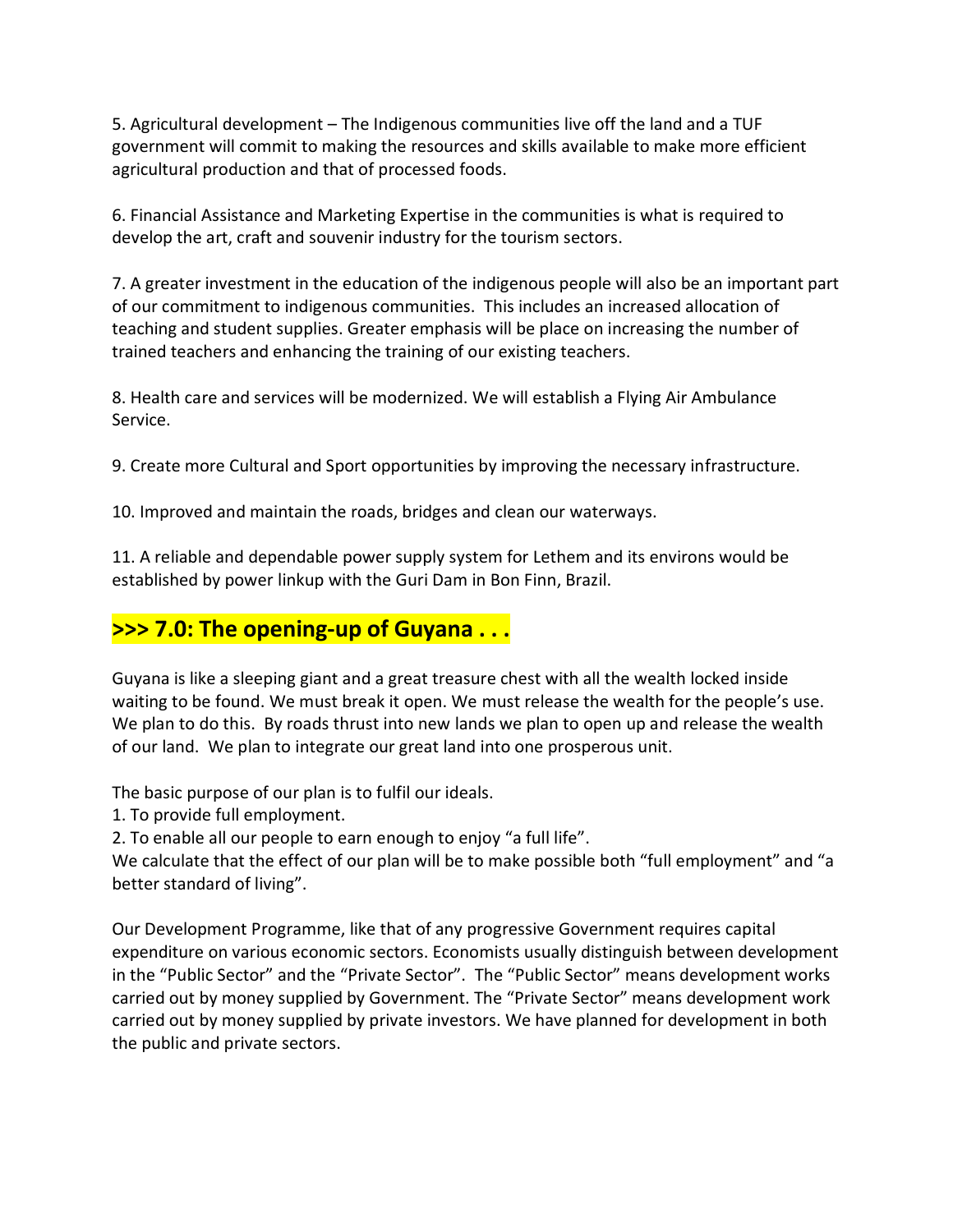Another distinction is usually made between capital spent on works which provide a basis for further economic development and works which relate directly to social welfare. Developments works are roads, drainage and irrigation, and other basic public works. Social welfare includes schools, hospitals and community halls. The ability of any country to expand social welfare depends on the wealth which the nation generates. Thus the priority for capital expenditure in a sound development plan must be given to works which will create wealth and make expanded social welfare possible. The extensive capital expenditure on "social development" in our plan is possible because the effect of the capital expenditure on "economic development" will generate the wealth to keep up and increase social welfare.

For convenience in the presentation of our plan, we have divided expenditure into 4 sectors of development as follows: **a) "Magic Circle" Road Development Plan, b) Agriculture Development, c) General Economic Development and d) Social Development.**

#### **7.1 'MAGIC CIRCLE' ROAD DEVELOPMENT PLAN (OUR PLAN SINCE 1964)**

This is our plan to open Guyana with a network of new roads: We plan also to stimulate agricultural and industrial development by perfecting all existing roads. The first 'Magic Circle' planned is a 'Grand Circle' road, encircling the land within the following route: Georgetown, Timehri, Linden, Ituni, Kwakwani, Orealla, Crabwood Creek, New Amsterdam, and Georgetown. The complete road circle would be about 370 miles.

The second 'Magic Circle' is a road circle branching off from the first circle as follows: Ituni, Ebini, Mara. This splits the 'Grand Circle' into two smaller circles.

The third 'Magic Circle' is a road circle from Vreed-en-Hoop, Parika, Uresima, Rockstone, Linden, Wales and back to Vreed-en-Hoop.

The fourth 'Magic Circle' is a road encircling the land within the following route: Ituni, Kurupukari, Tumatumari, Bartica, Rockstone. The complete road circle would be about 500 miles.

The fifth 'Magic Circle' is a road branching off from the fourth circle as follows: Kurupukari, Annai, Lethem, Orinduik, Potaro landing, Tumatumari. This complete road would be about 1,000 miles.

The sixth 'Magic Circle' is a road encircling land within the following route: Supenaam, Towakaima, Matthews Ridge, Arakaka, Hosororo, Marawhana, Kwebana, Moruka, Charity, Supenaam. This complete road would be 2,000 miles.

Within these 'Magic Circles' there are more than 20 million acres of land that will become available for use. More land will be available for cultivation and pastures than the total coast land now in use. All the new lands will be accessible by road from Georgetown and other towns. The towns of New Amsterdam, Linden and Anna Regina will be greatly expanded. This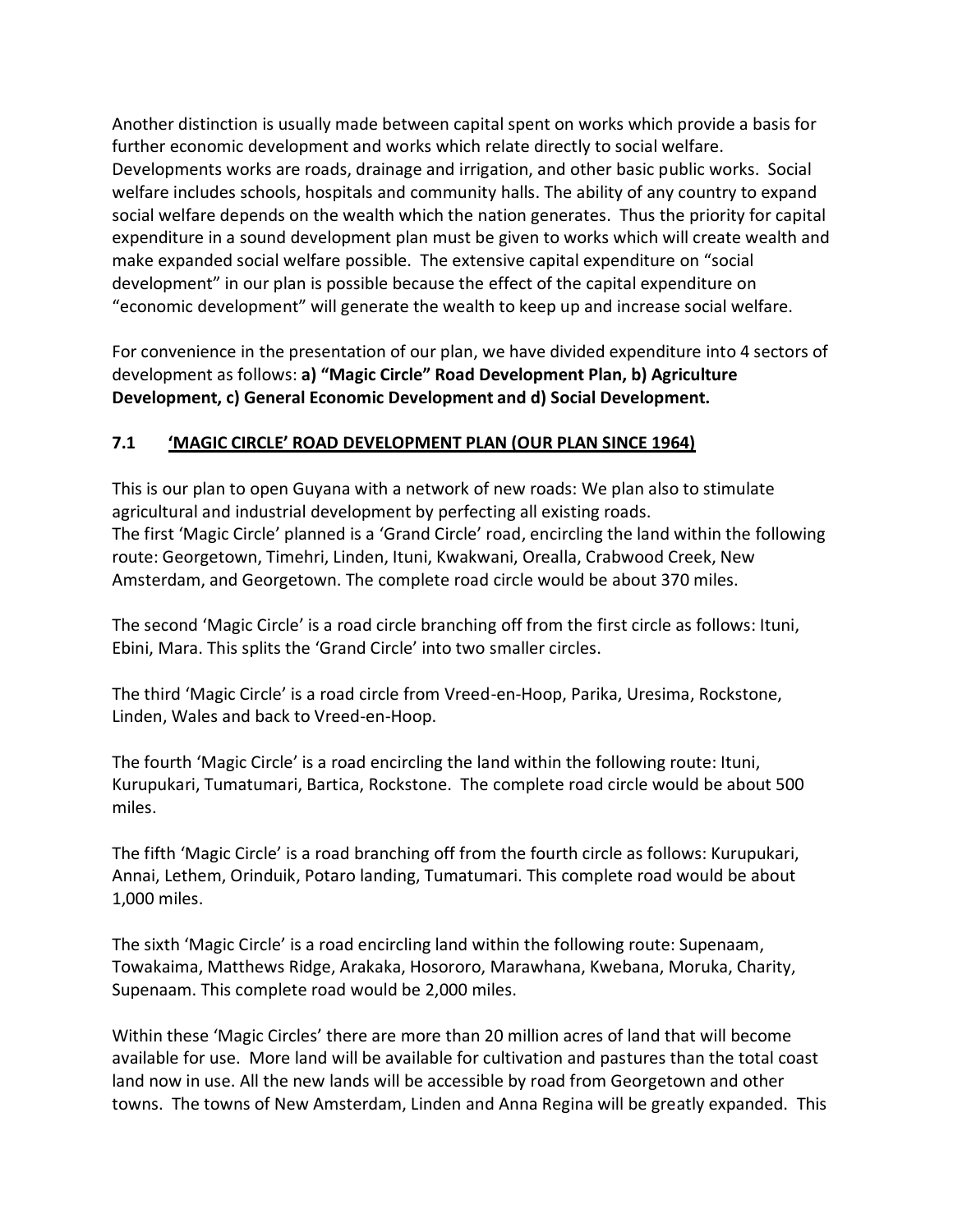plan opens up magnificent vistas for development. The cattle and dairy industry would at last come into its own. Agriculture would become diversified with important development in bananas, citrus, tobacco and other crops. The interior will at last yield its riches for the benefit of the Guyanese people.

# **>>> 8.0: Agriculture . . .**

#### **8.1 RICE**

This sector is a very complex yet profitable one. The future is endowed with great promises for a very successful industry. The plight of the farmers and millers must be addressed as a matter of priority. Concrete solution must be arrived at which must be supported by the State. The entire industry must be studied from the beginning and all steps to enhance production and the ability of the millers to take off the production must be implemented.

The farmer must concentrate on the preparation of the land, sowing and tending of his crops, reaping of his paddy and transporting to the mills. The miller must concentrate on cleaning of the paddy, drying, milling and selling the cargo of rice. The banking institution must be very supportive to the entire process and must be willing and able to bridge the financing required for the industry. Facilities must be made available to the millers at very competitive rates for the industry to make a giant leap.

The United Force will address this problem in the following way:

A Rice Development Fund (RDF) will be set up with the initial capital of G\$3 billion. Access to the fund will be open to all farmers and millers. Farmers will be guaranteed payment for his paddy within two weeks of delivery to the mills. Millers will be permitted to draw from this fund for capital works.

In addition, The United force Government will do the following:

>Ensure that land at the MMA is developed and given to the farmers.

>Continue to work on a variety that is blast resistant, less fertilizer use, less pesticide and high yield both for the farmer and better recovery for the miller.

>Make available to every farming family a minimum of 50 acres of land for cultivation. Title of the land will be given to the farmer.

>Encourage the cultivation of not less than 1 million acres of land under rice.

>Encourage backward and forward linkages in the rice sector. Secondary processing industry will be given a high priority.

**>Technology units will be set up to create new products using rice and rice by-products. Teams will be sent to countries that have advanced in the field e.g. Brazil, India, USA and Thailand.**

**>A Committee comprising of Farmers, Millers, Private Sector, and Government will formulate a plan to protect farmers from crop losses.**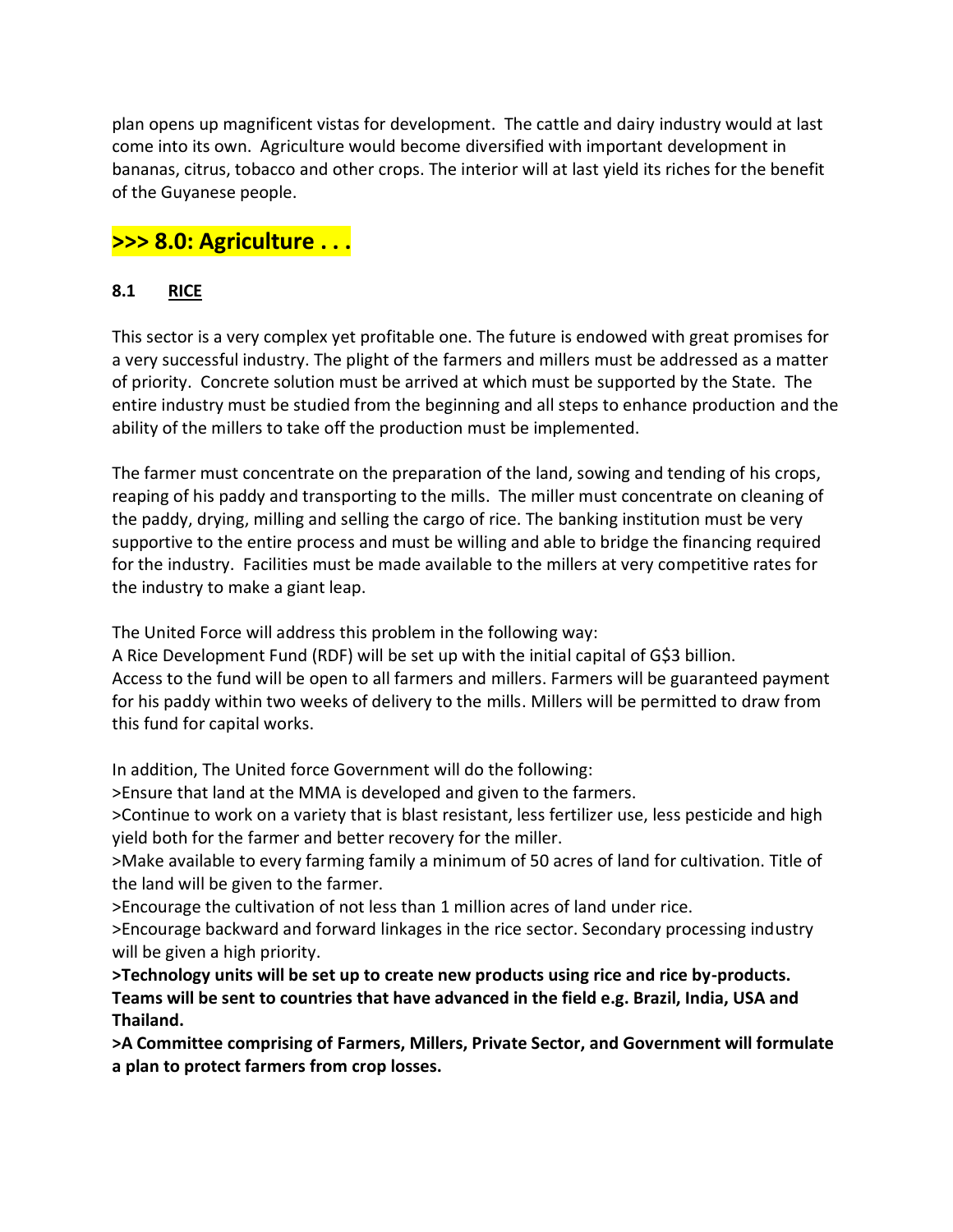#### **>There will be vigorous promotion of Export in this Sector. The team will include Millers/Private Sector/Government.**

**>Input costs will be reviewed so that the cost of production will be drastically reduced.** >Experimental units will be fully equipped on a continuous basis.

>There will be a proper land use policy. All areas earmarked for cultivation will be properly demarcated and what crops will be grown.

>For big industrialist, land will be allocated for infrastructure work according to Government plans. These lands will then be made available to farmers if necessary.

The government encouraged the farmers to 'grow more' and hence the supply of paddy exceeds its demand. The rice millers can't take off the paddy as fast as it is delivered creating long lines of trucks at the mills which take as much as ten days to be discharged. With the already low price of \$3,000 per bag, the farmers have to pay additional waiting time to the trucks which dramatically affect their income from rice cultivation. Additionally, there are others who can't cut their paddy because there are no trucks available to transport their paddy to the mills as they are already loaded with paddy waiting to discharge same.

A TUF government would have ensured that there were adequate storage to cater for the increased production of paddy as well as searching for additional markets for our produce. Additionally the government would have sourced cheaper fertilizers and other input for the farmers.

#### **8.2 SUGAR**

The problems in the sugar sector are manifold, including: too much government interference, management without a vision to turn-around the industry, low workers attendance as well as workers dishonesty, high production cost, and low market prices. A TUF government would carry out an analysis and prepare a sugar turn-around plan before injecting funds into GUYSUCO. Additionally the government will give out the lands to private farmers at a cost, and buy the cane from them. In the long-term, the factories would be sold to the farmers. The Government would look for markets, cheap input and ways to make by-products from sugar. All commercial aspect of the sector would be given to the farmers and stakeholders. The same strategies that would be employed to turn-around the rice sector would be employed to turnaround the sugar industry.

# **>>> 9.0: A Program For The Urban/Rural District . . .**

#### **SPECIAL ENVIRONMENTAL PROGRAMMES FOR OUR TOWNS & CAPITALS**

All the Towns and the Capital City would have special programmes to deal with their environment and sanitation.Central Government will work with these municipalities to clear drains, clean garbage and maintain a healthy clean and attractive environment. Some 1 billion dollars annually will be dedicated to these special maintenance programs.After these places are cleaned TUF will enforce the municipal by laws and use the provisions under the Environmental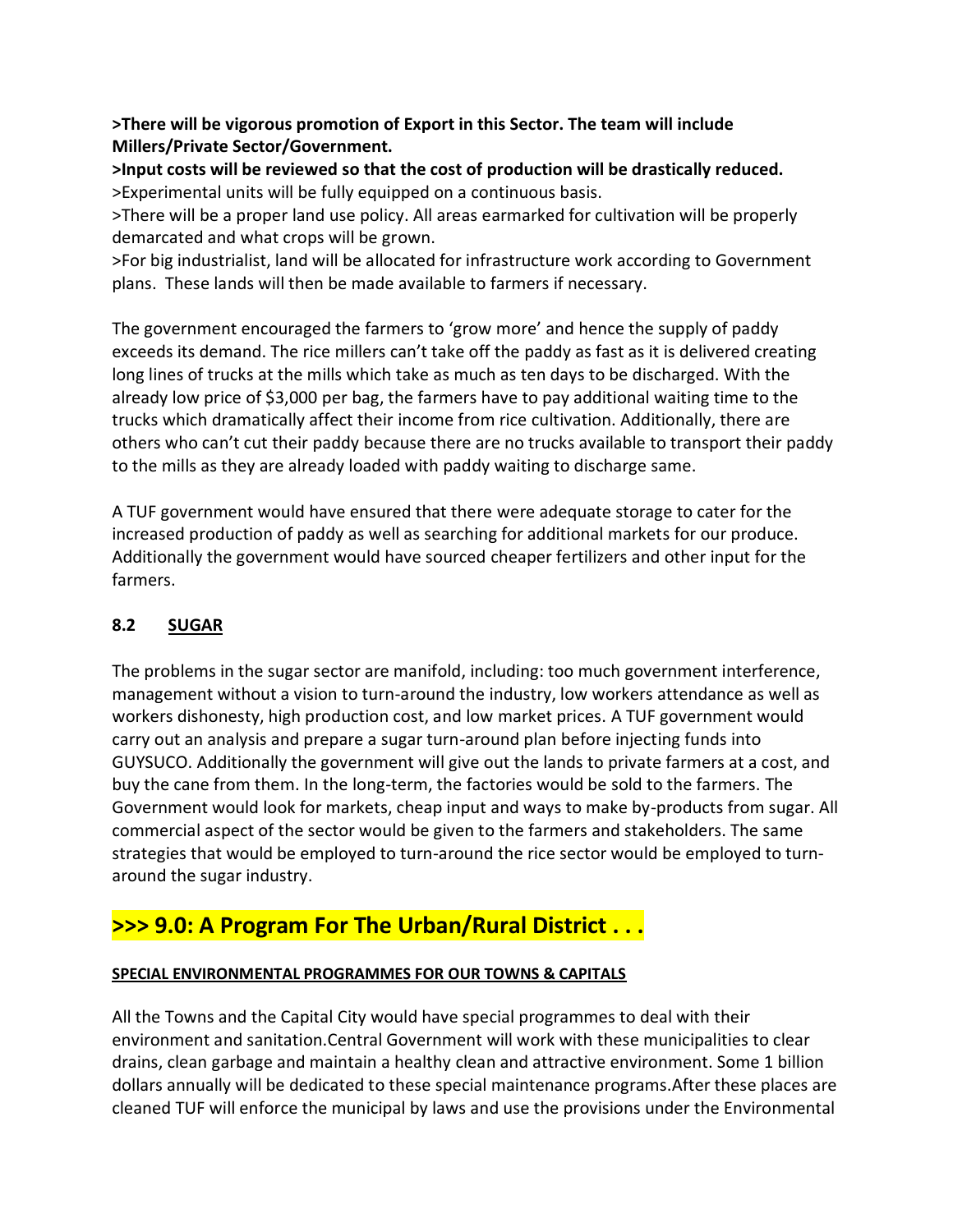Protection Act to prosecute anyone littering and not keeping their surroundings clean. This enforcement will be done by the Litter Warden who will be the police persons for this programme.

#### **9.1 A Georgetown and other Municipalities Renewal Plan**

As proud citizens of Guyana we deserve a Capital that captures our glorious historical past and is first world in design and contemporary in its outlook. Our Georgetown Renewal Program will modernize our Garden City.

The Georgetown Renewal Program will be a Private-Public Partnership arrangement that will complement the work of the City Council. Our goal is to make Georgetown a safe, wellmanicured and beautiful city.Of immediate priority will be:

As proud citizens of Guyana we deserve a Capital that captures our glorious historical past and is first-world in design and contemporary in its outlook. Our Georgetown Renewal Program will modernize our Garden City.

The Georgetown Renewal Program will be a Private-Public Partnership arrangement that will complement the work of the City Council and managed outside of, but in cooperation with City Hall. Our goal is to make Georgetown a safe, well-manicured and beautiful city. Of immediate priorities will be:

1. Grading of parapets. – Persons or companies responsible for leaving builders waste or building materials on the parapets will be fined.

2. Drains and alleyways will be properly cleaned. A Maintenance Program will be implemented. These cleaning works will be outsourced.

3. A Road Maintenance Repairs for all Main Roads

4. Develop and Implement a Traffic Management Program such as establishing order and law at bus parks.

5. Improve the City Constabulary to ensure that it becomes an efficient and effective policing and crime fighting agency.

6. Change the relevant laws to ensure that we have an Executive Mayor.

7.Hold persons responsible for the cleaning of their parapets and drains in front of their yards. Develop a Georgetown Clean-Up Campaign that is thorough and sustainable.

8.Establish a Georgetown Heritage Trail. Tax incentives would be given to persons and companies who will keep and maintain their historic buildings on the Heritage Trail. We will encourage the construction of historical architecture that will transform the skyline of Georgetown.

9.Review the rates and taxes system based on area criterion rather than a value system. This will encourage the development of abandoned and neglected proprieties in Georgetown. 10.Establish a new management protocol for the municipal burial grounds.

**9.2**The creation of a programme for the bottom 20-25% of the population in the urban and rural districts. A dual approach would be adopted: A Sociological and Economic Perspective.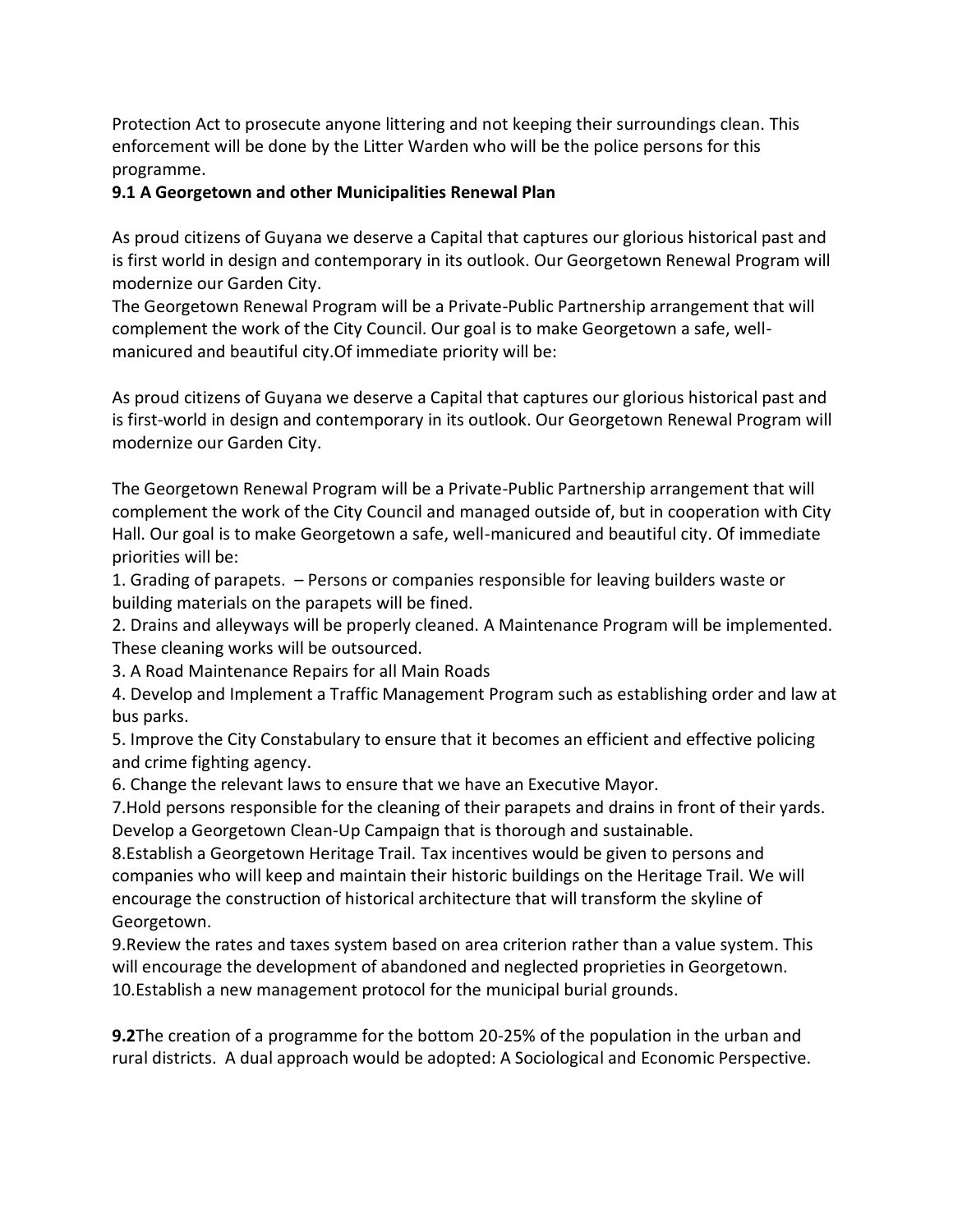#### **9.2.1 Sociological Perspective:**

Identifying and defining the sub-culture of poverty. Deal with the possible negative effects of further polarization of the society along the lines of class and ethnicity.

#### **9.2.2 Economic Perspective**

The creation of an economic programme of self-help for the bottom 20-25% of the population through joint-venture partnerships of the state, the private sector, non-governmental organizations and the local community.

#### **9.3 MABARUMA (REGION 1) & LETHEM (REGION 9)**

The United Force will champion the cause of making Mabaruma in Region 1 and Lethem in region 9 Duty-Free Trade-Zones. Free Zones are special economic zones set up with the objective of offering tax free, and free customs duty benefits to local and expatriate investors. The Free Zones will be governed by rules and regulations and will be managed, operated and supervised by a special and independent Free Zone Authority, separate from the Government. The Free Zone Authority will offer business licenses to local and foreign-owned businesses. Each Free Zone will be designed around one or more business industry categories and only offers licenses (e.g. for a Free Zone Enterprise (FZE)), to companies within those categories. The Free Zones will offer opportunities trading, service, industrial, national industrial, and branch licenses to investors looking to set up their businesses. A proper plan would be designed so as to make these free zones into world class cities.

A company set up in a Free Zone offers benefits to owners:

- 1. 100% ownership to local and foreign investors (no sponsor required for foreign investors)
- 2. Tax exemption
- 3. Owning properties is allowed (25 years lease options, warehouse facilities, availability of areas for production and assembling etc.)
- 4. Fair renewal fees
- 5. Confidentiality of your business is maintained
- 6. Allowed to open bank account for foreign invertors
- 7. No restriction for doing more than one activity
- 8. Can wind up your business at your discretion

All government services including hospitals and primary to university education will be provided as well as banking opportunities.This will create a lot of jobs in those areas and attract migration of people from the coast land to settle there.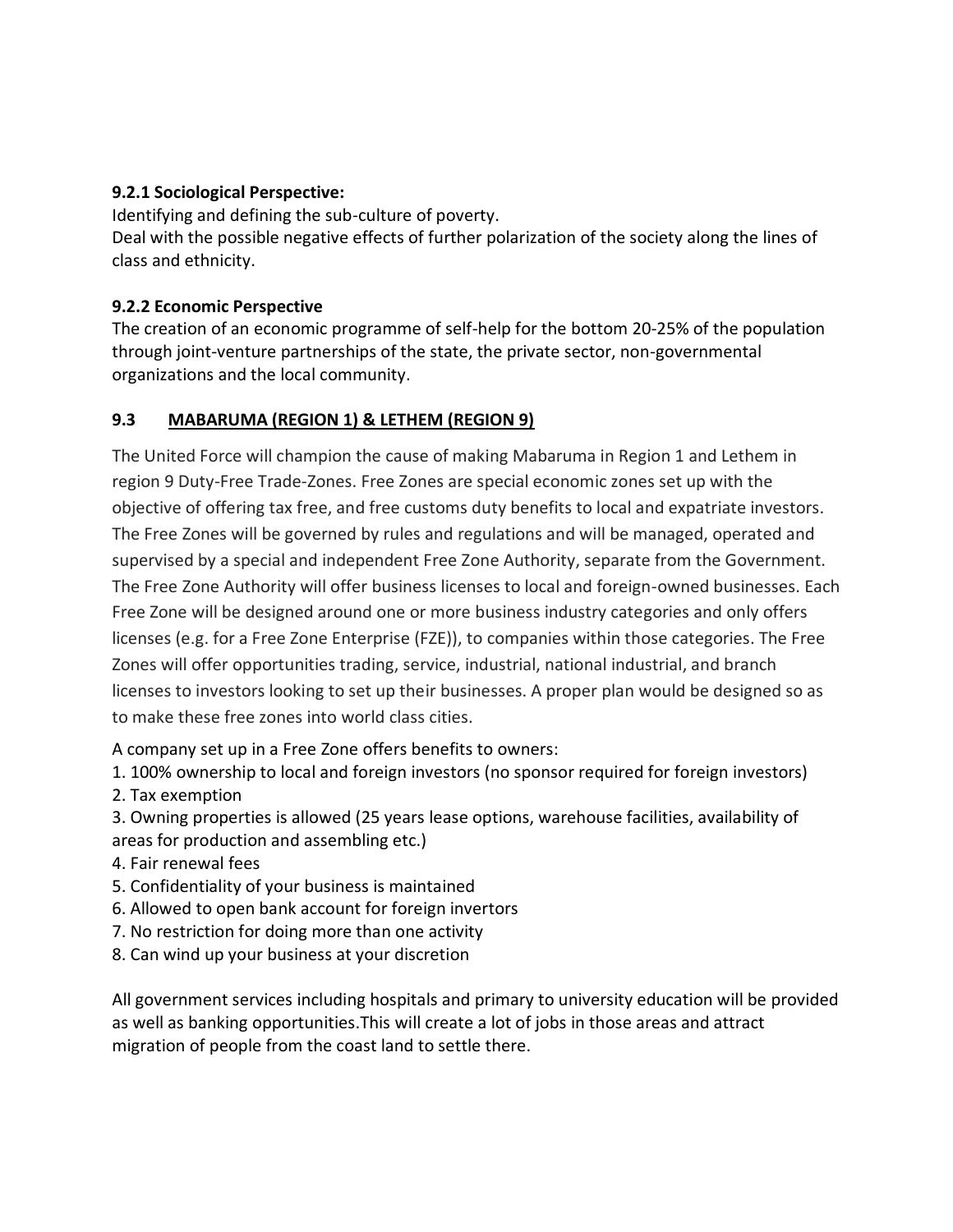## **>>> 10.0: Leisure . . .**

All children, irrespective of their physical condition need to play and to have leisure. Parents must encourage them to play, teach them games and provide toys for them. It is the responsibility of the State to see that facilities for the use of leisure are provided for all its citizens. The United Force government will provide public parks, playing fields, sports arenas, swimming pools, theatres, libraries, museums and other places of recreation and culture, so that all can enjoy leisure and participate in the cultural life of the community.

# **>>> 12.0: Science and Information Technology . . .**

Since 1997, the TUF proposed that for Guyana to accelerate development, we need to invest in this sector. As a developing country with untapped resources, Guyana has to ensure that every investment made in developing Science and Information Communication Technology (S&ICT) builds human capital and generates acceptable returns on the international markets. The allocation of our scarce resources should therefore lead the transformation of our country's development into a knowledge-driven economy.

The United Force is committed to transforming Guyana into one of the leading Knowledge Economies (K-Economy) in South America. We envision a more integrated, diversified and dynamic economy shaped by science and information technologies, in order to exploit global market opportunities and the Internet. We must educate our workforce to utilize generational technologies to organise all our workplaces.

In this regard, TUF's Science and Information Communication Technology Policy provides a framework to attract investment, enhance productivity and sustain growth. We will strengthen strategic alliances among the Government agencies, private sector industries, external universities and internationally recognized research institutions. Our Policy addresses nine strategic thrusts:

1. In collaboration with international institutions we will strengthen national research and technological capacity and capability;

- 2. Promoting commercialisation of research outputs;
- 3. Facilitate e-commerce development;
- 4. Developing human resource capacity and capability;
- 5. Promoting a culture for science, innovation and techno-entrepreneurship;

6. Strengthening institutional framework and management for S&ICT and monitoring of S&ICT policy implementation;

7 Ensuring widespread diffusion and application of technology, leading to enhance marketdriven R&D to adapt and improve technologies; and

8. Building competence for specialisation in key emerging technologies

9. Initiate and establish a working relationship with international partners to develop research and development in the medical and pharmaceutical industries.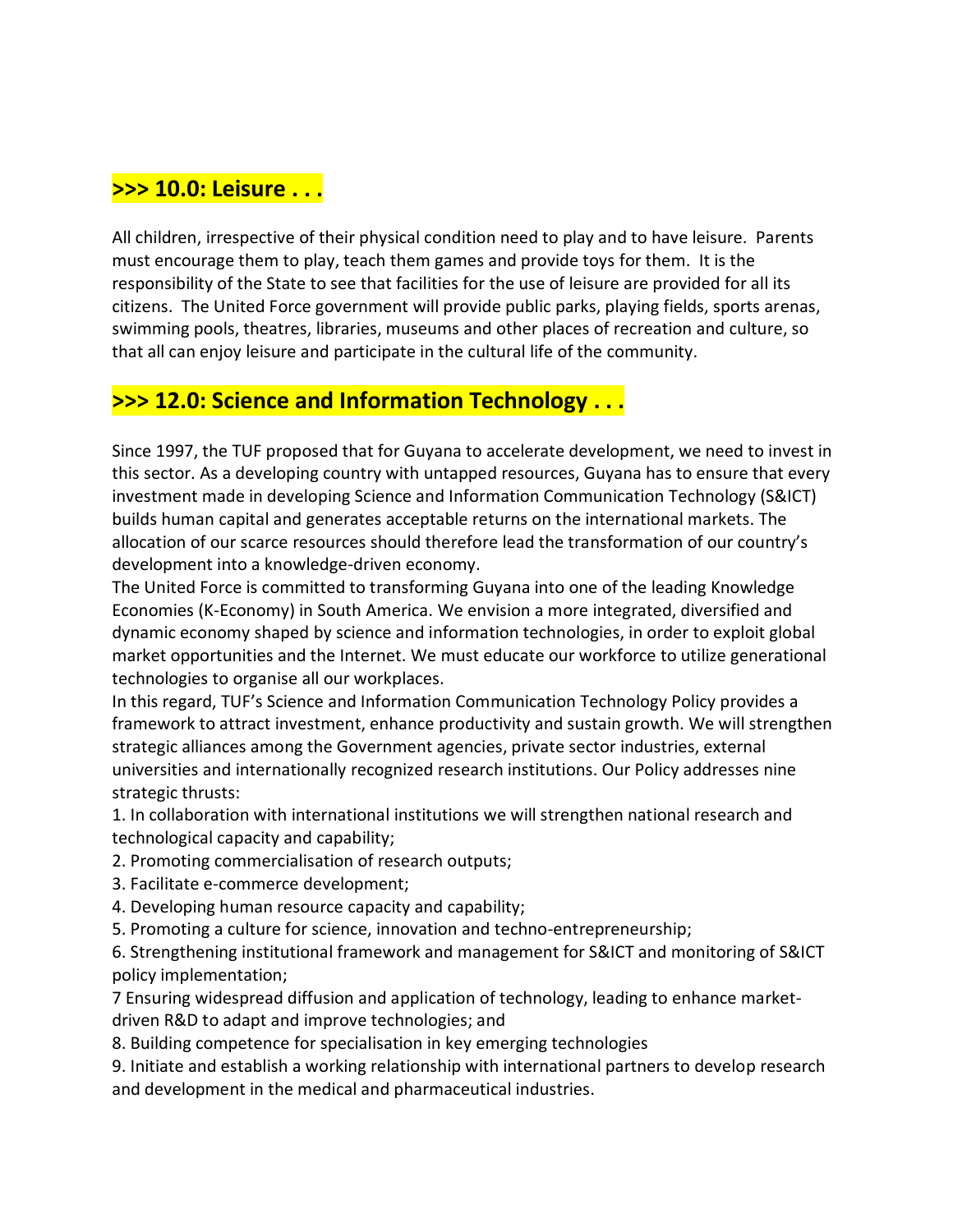# **>>> 13.0: International Relations . . .**

The United Force reaffirms its commitment to invest in our international role, commensurate with our condition as a small developing state in a globalised environment. In this regard, we will place primary emphasis on diplomatic efforts to create and exploit new opportunities in trade and business relations through bilateral and multilateral initiatives, while maintaining and strengthening, wherever possible, traditionally beneficial relationships. This new diplomacy aims at empowering our people thereby enabling them to build the society they desire; safe, prosperous and proud of our heritage and role in the world. The United Force is confident that it has devised a methodology which will enable our country to benefit from increased interaction in the international community.

The conduct of our Foreign Affairs has far reaching implications in terms of its relevance to vital sectors of our economy. As such, maintaining an appropriate stance with regard to our involvement in International Relations can only serve our nation well in the long term. The major facets of our economy which are directly related to our dealings with the global community are as follows:

- 1. Energy
- 2. Agriculture
- 3. National Security
- 4. Trade
- 5. Economic Co-operation
- 6. Training and Education
- 7. Culture and Tourism
- 8. Technology Transfer

The central facet of our external relations will be to deepen the regional integration process with particular reference to the CARICOM, South and North Americas, and our friends of long historic standings.

This will provide the springboard from which we could insert ourselves into other hemispheric and global integration, especially with respect to economic and trade relations. We will pursue a broad-based political cooperation and linkages policy, geared towards increasing the economic and social benefits to be derived there-from.

Our approach will be flexible, yet purposeful, with the protection and advancement of the interests of the people of this country always being paramount.

In the implementation of its policy of strengthening and transforming our International Relations, the United Force will:

Place economic and trade relations at the top of our diplomatic priorities and reorient its missions accordingly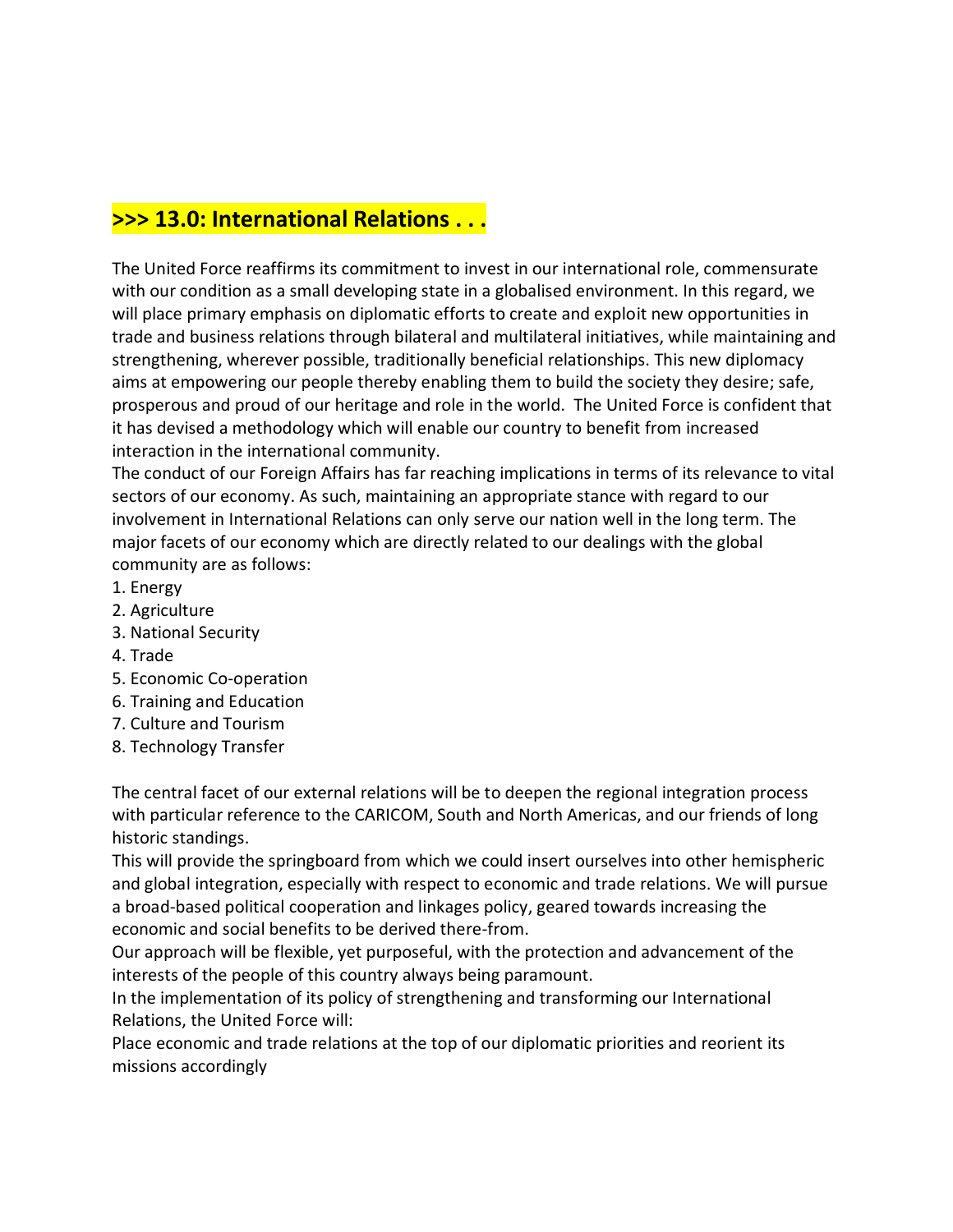Revitalize Caribbean linkages to maximize the benefits of regional cooperation through membership and participation in CARICOM, including the C.S.M.E. and the C.C.J., O.A.S., F.T.A.A., and the A.C.S., MERCUSOR, as well as international linkages with organizations like the W.T.O., U.N., and I.L.O.

Apply an integrated approach to Foreign Affairs with the participation of relevant Ministries and interest groups in order to anticipate and respond to current and future international challenges facing our nation. Improve the effectiveness and agility of our diplomatic presence abroad for building stronger international economic relationships

Emphasize links between domestic and international dimensions of security, development, economic growth and protection of the environment.

# **>>> 14.0: Diaspora Investment Ministry . . .**

We will establish a Ministry of the Diaspora to mobilise the human resource capital and investment capital that is a fundamental pre-requisite for the development of Guyana. This Ministry will be responsible to facilitate contact with the population of our people, who live overseas. TUF sees them as our El Dorado and will treat them as such.

The privatization of state corporations such as Guyana Power and Light, Guyoil, Guyana National Shipping Company, GUYSUCO and NCN would be tables so that Guyanese can invest in these companies. The United Force believes that this process has the potential to raise investment capital from its citizens who live at home and in the diaspora.

The United Force has the distinction of being one of the leading pioneers that utilise indigenous capital for national development. We only have to recall the example of Peter D'Aguiar's success story of Banks DIH. This is indeed a prime example of how a People Enterprise Capitalism Program can serve as a main trust for wealth creation. This model of economic development will generate wealth that would benefit all Guyanese.

The Ministry of the Diaspora will be responsible for the harnessing of the human resource capital and investment capital of our Diaspora.

# **>>> 15.0: Taxes And Duties . . .**

#### **15.1: Income Tax (PAYE)**

The income tax system in Guyana is very unfair. Only persons who are inorganized employment pay the rightful amount of income tax, while the majority of Guyanese don't pay the right amount income tax or don't pay at all.This is because the PAYE tax system is burdensome on the people.

Therefore, the United Force intends to change the system so as to make voluntary compliance a norm.The monthly income tax threshold will be increased from the present G\$50,000 to between G\$75,000.

This will drastically increase the spending power of the working class and thus businesses will flourish, employment will be created and the government will earn more tax income. The income tax rate will be reduced from 30% to about 25% with the option of reducing it by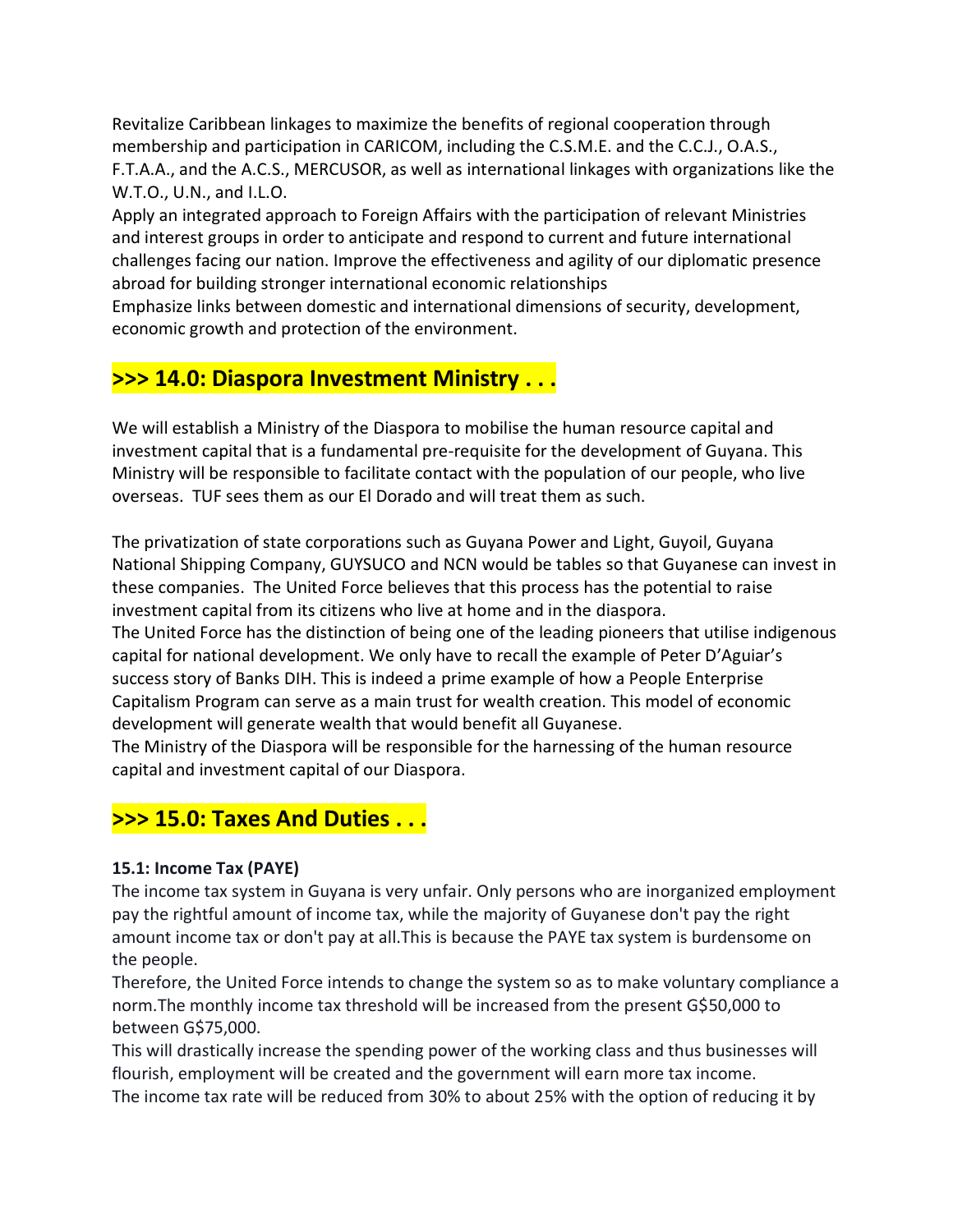1% every year for three years thus settling at 22% by 2018. This again will add more moneys into the pockets of the working class which will make the people happy.

#### **15.2: Value Added Tax (VAT)**

Value Added Tax (VAT) is a much fairer tax system (We think it should be called Sales Tax rather than VAT as it does not add any value to the item). Everyone has to buy goods and services and so everyone will have to pay VAT, except on Zero Rated and Exempted items. The United Force will study the impact that the changes within the Income Tax System as well as the impact of a lower VAT rate will have on the Tax Revenue Collection before making any changes in the VAT rate.Our study has shown that the VAT revenue collection by far exceeds the expectations, and if there is a way to relieve the people from some tax burden, then the United Force will go that way.Guyana's economy must be a business and production driven economy so that the Revenue needed to manage the country will come from large scale business and production rather than higher tax rates imposed on the people.Because of VAT certain other taxes and duties on goods and services should also be considered for reduction.

#### **15.3: Duties on Vehicles**

The duties levied on vehicles in Guyana is to suppress the people. Only Government Officials, Parliamentarians and Diplomats can drive new vehicles in Guyana.Even successful business men and women cannot afford to drive a new vehicle. This is real oppression (communism). The United Force will reverse the system. There will be lower duties imposed on new vehicles (1 to 7 years old) and higher duties on older vehicles.Newer vehicles will use less gas, have less wear and tear and emit less carbon. Hybrid vehicles will incur lesser duties.

The duties collected from vehicle import will be used to maintain and expand our roadways. This will be complemented by other revenues collected for using the roadways and soft loans to build bridges etcetera to ease congestion on our road ways.

The system of calculating the said duty will also be revised after careful studies. The issuance of duty free concessions will be changed from every 3 years to 5 years. Concessions to re-migrants will be closely monitored and issued by senior officials. University graduates and CPCE graduates as well as nurses and police officers who pledge to serve Guyana for at least 5 years with diligence will also be considered for duty free concessions.

#### **15.4: Property Tax& Revenue Stamps**

The United Force will abolish property tax as well as the licking tax also called sticking tax. It is an additional burden on those who save their moneys to invest or purchase other goods and services. People already pay rates and taxes on their property.These initiatives will be revenue neutral. As the over 1 billion dollars that will be released by the abolition of these taxes will be powering over 7 Billion dollars in economic transactions and will result in 1 Billion dollars from VAT in addition to increased income tax and corporation tax revenues.

#### **15.5: Corporation Tax**

Manufacturing companies will pay 25% on profits while other commercial companies will pay 35% thus a reduction of 10%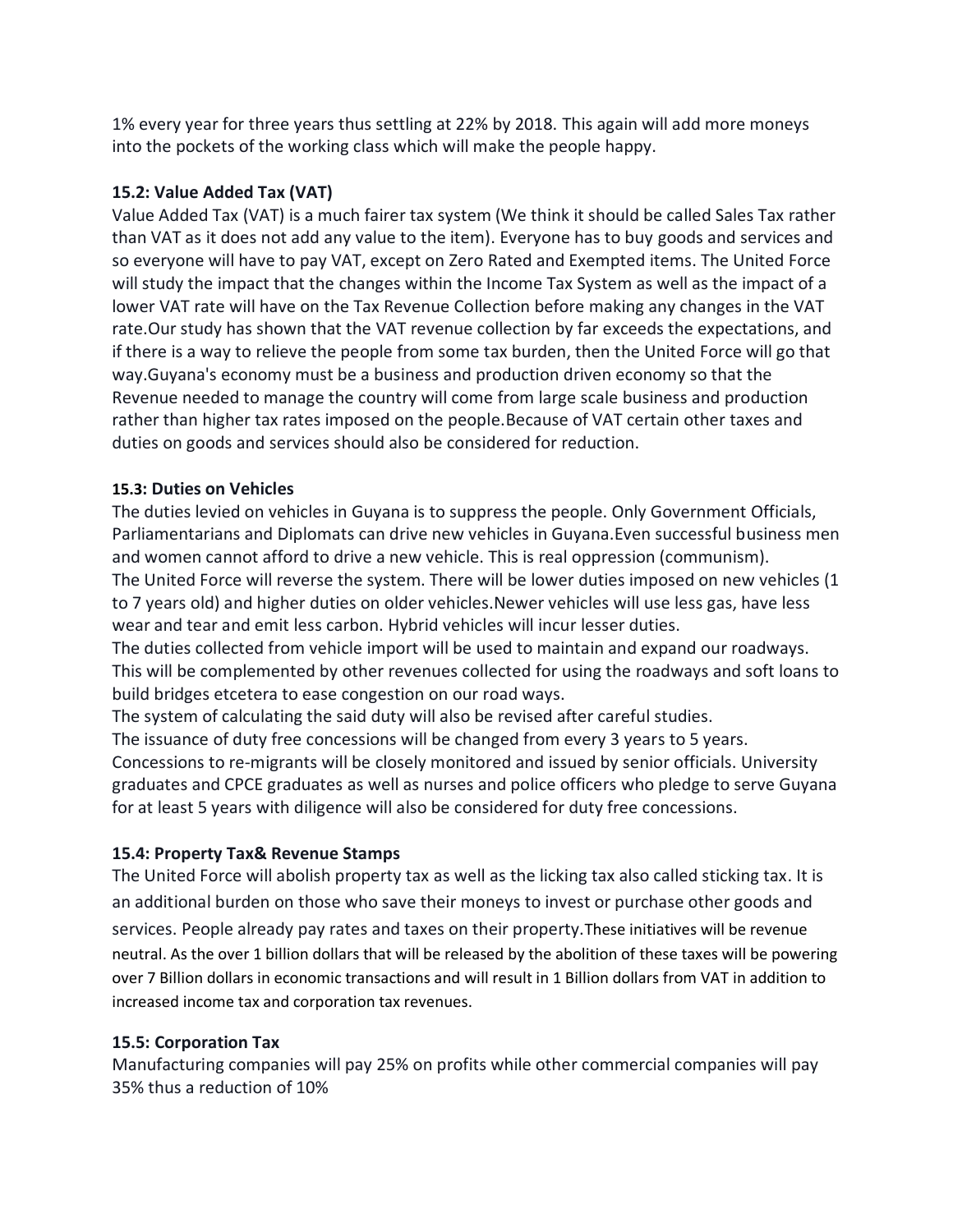**15.6: Other Taxes**

Capital Gains tax to be reduced to 10%

# **>>> 16.0: Health . . .**

A TUF government will ensure that the Georgetown Public Hospital and all the Regional Hospitals provide services to the public in a time efficient manner while effectively competing with the best private hospital in order to provide a better service to the public. Scholarships will be given to young doctors to specialize in the various fields of medicine in order to create a local cadre of highly specialized doctors. The salaries of the doctors and the nurses will be increased to a competitive level with the private sector. Instead of constructing a new specialty hospital, the TUF will endeavor to have those services available at the Georgetown Public Corporation. All clinics throughout the country will receive additional staff so that any person seeking the services will not be delayed for more than 3 hours,

## **>>> 17.0: Education . . .**

If we want to achieve sustainable development in Guyana we have to spend on Guyana's human capital which is very critical to economic development while at the same time placing greater emphasis on productivity led growth. TUF will address the following issues: >Increasing the number of highly skilled technical workforce;

>Reducing the shortage of labour in the manufacturing,manufacturing-related services and agro-based sectors;

>Creating an online job bank to aid in the supply of and demand of humanresources; >Matching education and training providers with industryrequirements;

>Enhancing human resource capacity for Research &Development and Science and Technology; >Enhancing the competence and innovativeness of the individual tobe better able to overcome the uncertainties brought about by theincreasingly global environment.

Guyana's education system must be geared to address the above issues in order to drive a knowledge-based economy. Amongst the many policies and programsto achieve these objectives are as follows:

#### **17.1 Lifelong learning**

The implementation of lifelong learning programs will be accelerated toenable all segments of society to continuously learn and acquireknowledge and skills. Lifelong learning infrastructure such as communitycolleges will be expanded and upgraded. The use of schools andcommunity centers for lifelong learning are also encouraged. In addition,e-learning and distance education are promoted to increase accessibilityto education and knowledge. The University of Guyana's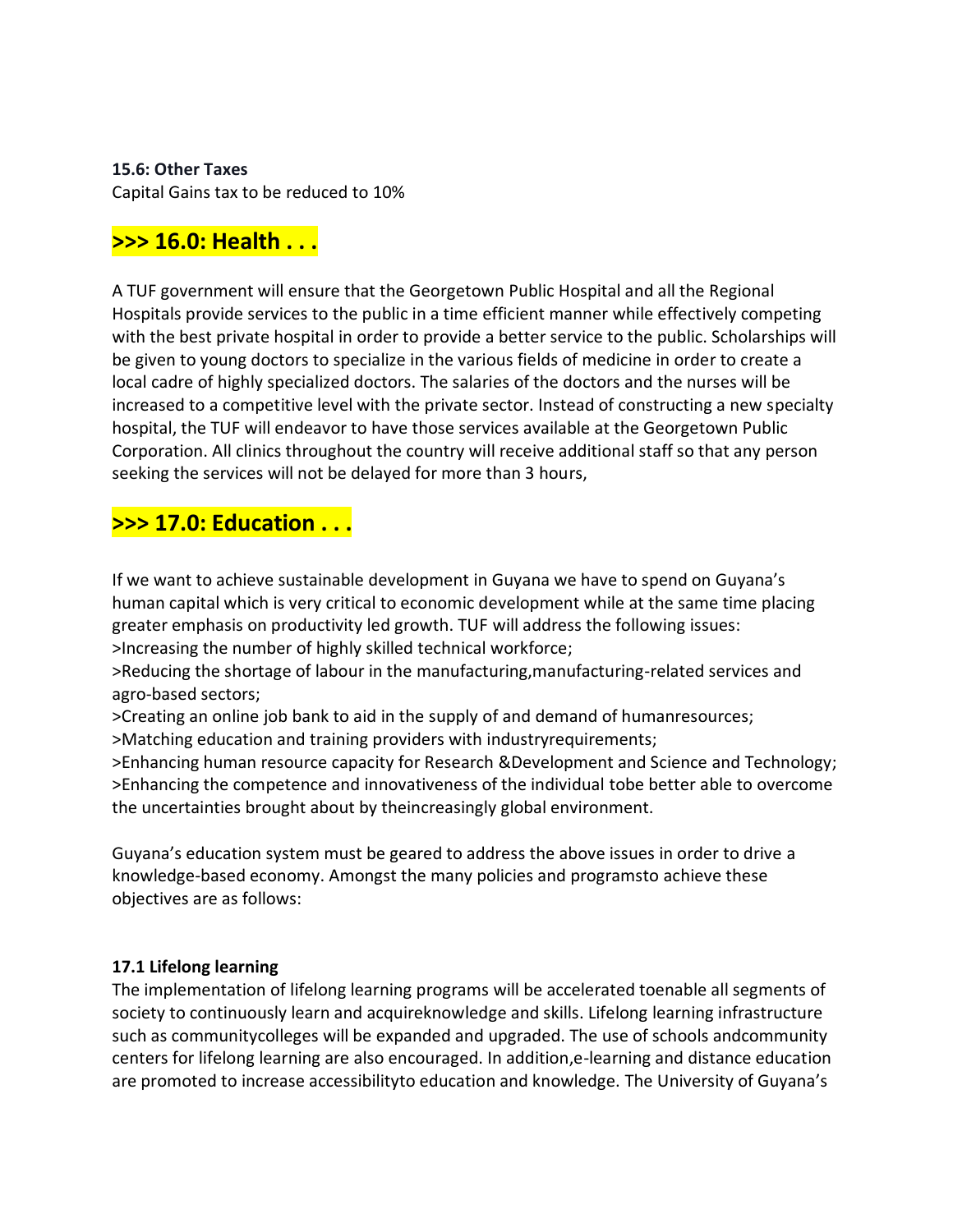Distance and Continuing Education will offer more places withflexible entry requirements up to 10.0 per cent of intake at diploma anddegree levels.

TUF will also partner with private education and training providers as well as nongovernmentalorganizations to provide lifelong learning programs.Employers too are encouraged to promote lifelong learning among theiremployees.

#### **17.2 Retraining and skills upgrading**

In order to enhance competitiveness and economic resilience, labourproductivity will be increased through efficient utilization of labour, skillsupgrading, improving management capabilities, intensifying R&D andinnovation activities as well as increasing utilization of technology and ICTin all sectors of the economy. Firms are also encouraged to implement theproductivity-linked wage system. An adaptable, trainable and multi-skilled workforce is required asindustries leveraged on technological advancements and productionmethods to increase their competitive edge in the global marketand to attractforeign direct investment and encourage reinvestment. In this regards,access to industrial skills training will be increased to expand the supply ofhighly skilled human resource.

Measures will be taken to enhance the quality of the University of Guyana to be at par with world renowneduniversities. To achieve this objective, the quality of the University of Guyana will be benchmarked against international standards to enableit to become globally competitive. UG will continuously audit its quality through a rigorous ratingsystem to nurture competition in the pursuit of excellence. This will alsoenable The University of Guyana to become a centre of educational excellence and attractforeign students.UG will have to design its academic programs anddevelop its curricula based on market requirements to ensure theemployability of graduates. These programs will be implemented withgreater collaboration and active support from the Private sector. In addition, students will be given early exposure toworkplace environment through a minimum of 4 months of internship orindustrial attachment. The number of academic staff with PhD qualificationat UG will be increased.

#### **17.3 Science and Technology (S&T) andResearch and Development (R&D)**

The University of Guyana's research and innovative capability will be strengthened to develop capacity building, particularly inkey technology areas and to nurture an innovative society with strong S&Tcapability. Towards this end, the enrolment of students in S&T programsat all level will be increased to facilitate the creation of a critical mass ofresearch scientists and engineers (RSEs). This will provide the potentialsource for R&D.Greater collaboration research will be undertaken between UG and the local industry researchinstitute as well as with reputable foreign research institutions,universities and firms.

## **>>> 18.0: Public Private Partnership . . .**

The United Force plans to use the Public Private Partnership initiative to create 50,000 jobs in 5 years. These jobs would be created in four categories or fields of employment, as follows:

1. Farming and Agro Processing 1,000 per year –5,000 after 5 years

2. Construction and transport 2,000 per year – 10,000 after 5 years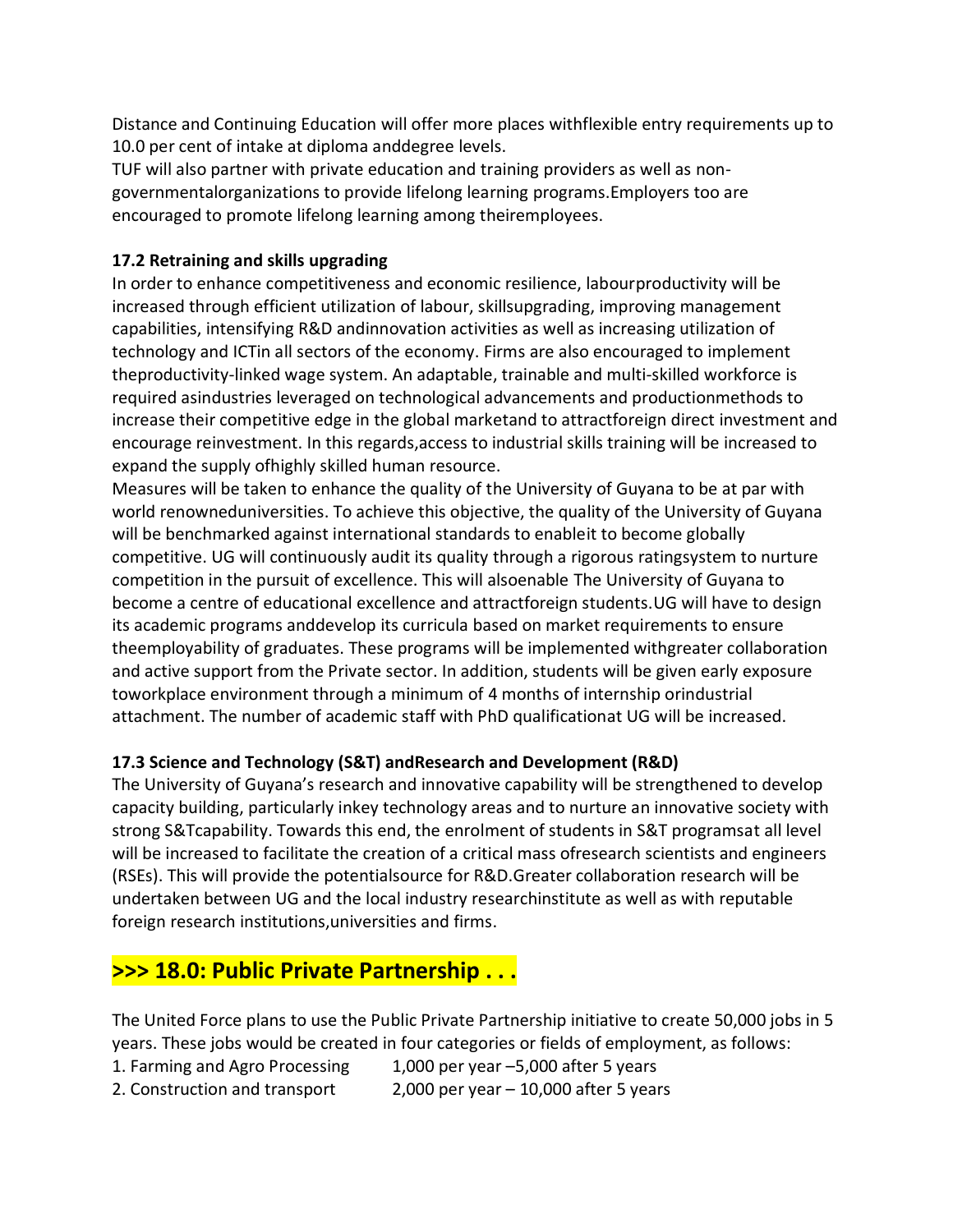| 3. Manufacturing | 1,000 per year $-5,000$ after 5 years   |
|------------------|-----------------------------------------|
| 4. ICT           | 5,000 per year - 25,000 after 5 years   |
| Service Industry | 1,000 per year $-$ 5,000 after 5 years  |
| Total            | 10,000 per year $-50,000$ after 5 years |

We don't need to re-invent the wheel. We just need to look at the way other countries have created jobs successfully and implement those strategies in Guyana. One shining example that comes to mind is that of Malaysia where they have implemented Small and Medium Enterprises (SMEs) to empower young people to own their own companies and create employment in the following but not limited to these areas of opportunities: manufacturing of fridges, stoves, ac units, washing machines, solar panels, and manufacturing and packaging of corn, tomato paste, chips, coconut water, milk, oil, dissected coconut, cheese etcetera.

## **>>> 19.0: The Private Sector . . .**

The United Force since 1964 has propagated a free-market system for Guyana as it has worked for the USA and other countries. The Government should not interfere too much in the private sector but must make policies and provide effective and efficient services so that the Private Sector becomes the backbone and the catalyst of Guyana's economic development. Corporation Tax would be lowered and certain incentives would be given to production and export oriented companies. Minimum wages would be instituted while each employer with more than 10 employees will have to subscribe to a pension fund. Business will be encouraged to offer employees annual salary increments and fringe benefits, because to work for the same salary every year will demoralize workers. Bonuses will be tax free and also tax deductible. In other countries it takes two to four hours to complete your import and export entries with the tax office, while in Guyana it takes three to six days. To clear a container, it takes about two weeks of harassment, thus frustrating our business community.The GOVERNMENT has to enable the PRIVATE SECTOR to FLOURISH by providing effective and efficient services.

## **>>> 20.0: The Investment Climate . . .**

The present commercial climate in Guyana is not conducive to investment. The people who invest are friends of the government and get special concessions. This should not be. Viable investors ought to have an equal opportunity to invest in Guyana. However, There are too many red tapes for such investors to pass through. Some companies desirous of commencing commercial activity in Guyana have to invest in infrastructural works before they can provide a service. Some of these companies, even though they have not started doing business as yet, already receive letters from GRA to pay taxes. This scares away investors. All investors whether local or international, ought to be treated equally. This is one example of the need to have efficient and effective Government Services. Investing in Guyana ought to be a simple and time efficient process for all.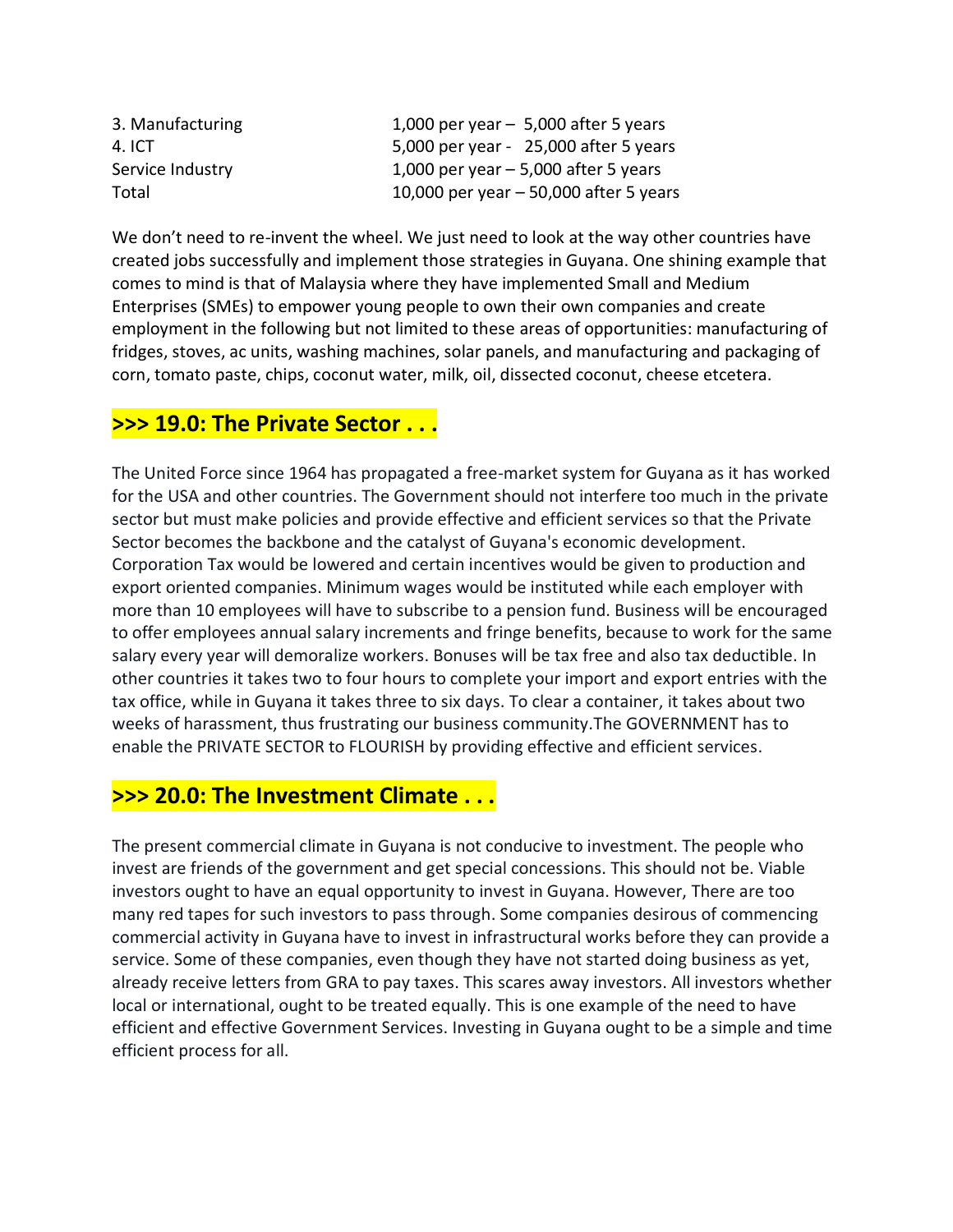The horror house that is called GO INVEST will be revamped. Applications for the rules based concessions will be expedited. Once a proposal meets the requirement, if it does not get all the approvals in 60 days then it will automatically be taken as approved. Investors will be warned that their word must be their bond and if they do not comply then their approvals will be revoked.

## **>>> 21.0: Assistance to The Elderly, Poor And Children . . .**

Assistance to our senior citizens will be increased to \$20,000 per month. The poor and needy who are unable to work will receive public assistance for themselves or for their children. Physically challenged children will receive additional financial support while school busses willbe made available to children who live far away from school so that no child will be denied primary and secondary education.

## **>>> 22.0: The Mining Sector . . .**

The mining sector is managed by the Guyana Geology and Mines Commission (GGMC) which falls under the Ministry of Natural Resources and the Environment which falls under the Office of the President. Presently only friend of the government get lucrative concessions while the small miners either have to rent concessions from other concession holders or make do with a concession that they have received from GGMC where they go through hell to find gold. The United Force will make the GGMC a constitutional body to report directly to parliament and would be audited by auditors selected by the parliamentary audit committee. Gold mining is increasing becoming the back-bone of Guyana's economy and hence the small miners need all support and cooperation from the Government.

## **>>> 23.0: The Forestry Sector . . .**

The Forestry sector is managed by the Guyana Forestry Commission (GFC) which falls under the Ministry of Natural Resources and the Environment which falls under the Office of the President. The GFC has implemented a tag-system which was working very well until they implemented a GPS tag-system as the GFC never has GPS tags which is putting a lot of strains on the small loggers. No logger must suffer because of the inability of the GFC to provide GPS tags, and TUF will ensure that loggers will be able to sell their logs whether the GFC has tags or not. The GFC will have to answer to Parliament for their inability to supply GPS tags to the loggers. The United Force will make the GFC a constitutional body to report directly to parliament and would be audited by auditors selected by the parliamentary audit committee.

# **>>> 24.0: The Energy Sector . . .**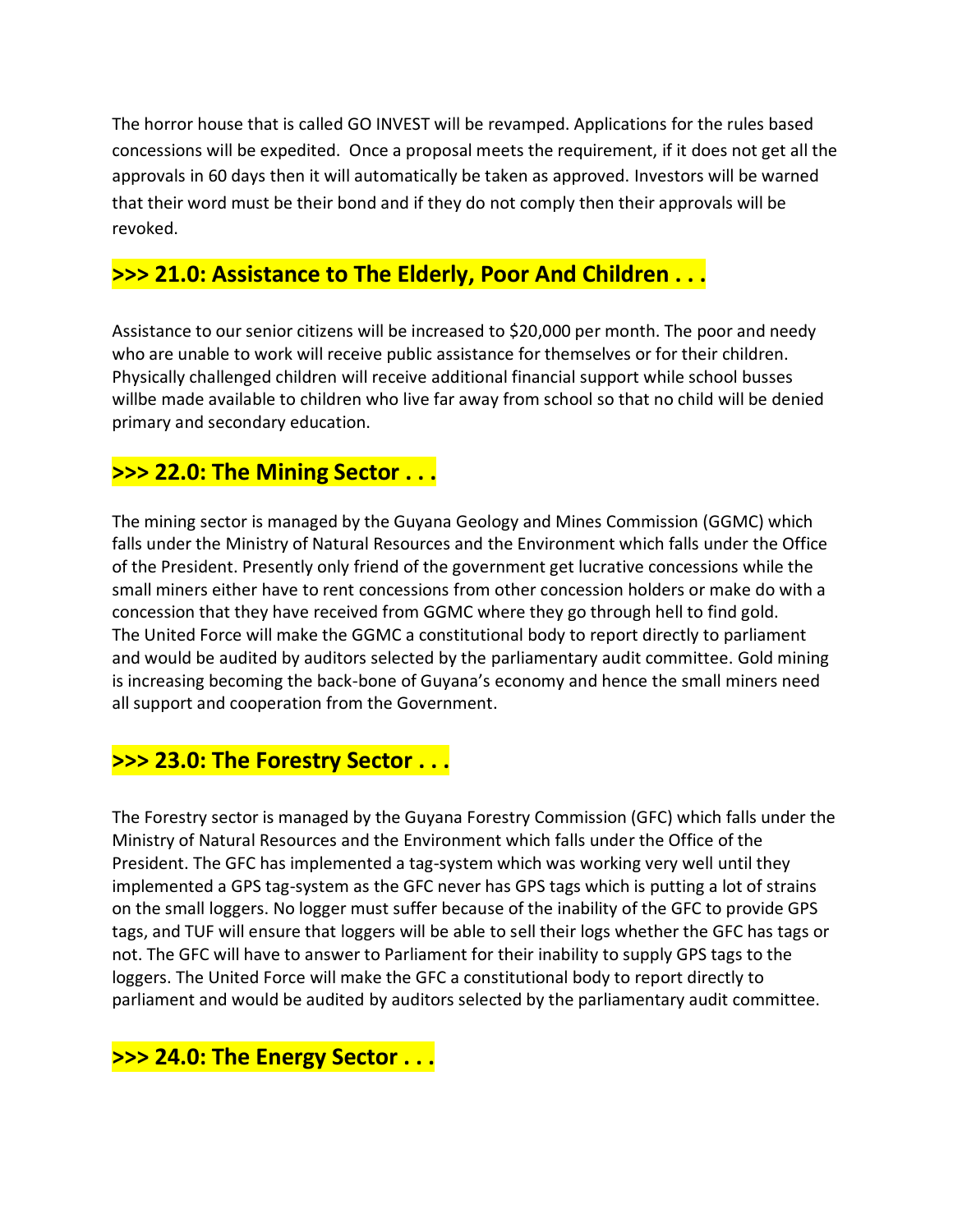Guyana needed a hydro-power plant fifty years ago, since Guyana used to produce a lot of aluminum ore and hence we could have established an aluminum smelter since then. Alternative power supply is increasingly receiving a lot of attention. The United Force will assist young people to set up a solar panel factory so that we can supply cheaper solar panels to Guyanese. TUF will encourage the importation of energy efficient appliances and educate the nation on energy efficiency. TUF will also encourage the search for and production of gas for cooking and other uses.

# **>>> 25.0: The Tourism Industry . . .**

Through the 'magic circles' of roads that the United Force intends to construct, the hinterland of Guyana will be easily accessible. TUF will also beautify some of the attractive Amerindian communities in order to improve tourism to those villages. We need to make it affordable for Guyanese to visit their country rather than to travel to other countries for their vacation and holidays. To attract foreign tourists we need to make the visits to the hinterland easy enjoyable and awe-inspiring. Foreigners see huge buildings, cities and town every day, hence eco-tourism will be the way to go. Tourists, however, will not come to Guyana if our security sector is not performing well and crime is high. If we are successful in making Lethem and Mabaruma dutyfree zones, then that will be an additional impetus for tourists to come to Guyana.

## **>>> 26.0: National Insurance Scheme . . .**

The National Insurance Scheme will become an autonomous body to report directly to parliament, and the parliamentary audit body will appoint its auditors to audit the NIS. Payment of benefits to beneficiaries should be come hassle-free.

## **>>> 27.0: Religious Leaders . . .**

We recognize that morality is on the decrease in Guyana. We see many indecent exposure cases, child molestations, rape, stealing and the list goes on. In order to curb these vices the Inter Religious Organization will have to play an important role and moneys from the consolidated fund would be made available to the IRO to execute this task.

# **>>> 28.0: Wages And Salaries . . .**

The United Force will implement and minimum wage in the public sector of \$250 per hour or \$52,000 per month. All public servants whose services have not been confirmed as yet will be confirmed immediately, as there are public servants who have worked for over 10 years without confirmation. It is hoped that the private sector would also follow this model of wages, salaries and benefits to our workers.

# **>>> 29.0: Berbice and Essequibo Development . . .**